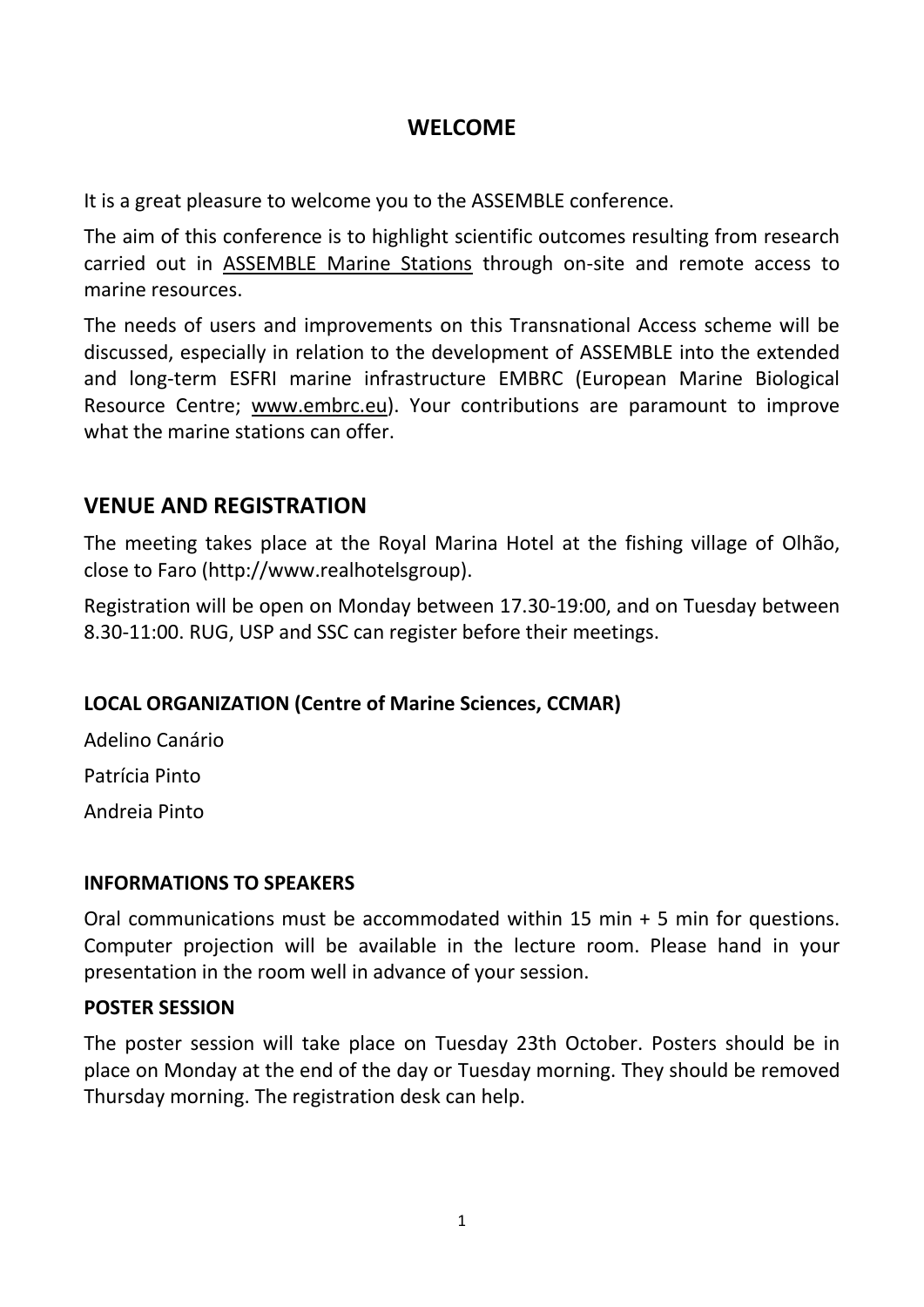# **SOCIAL PROGRAM**

Monday, 22nd October:

#### 19:00-19:30- **Conference ice breaker**

The welcome drink will be held at the Real Marine Hotel terrace.

Wednesday, 24nd October:

#### 20:00-23:00- **Conference dinner**

The conference dinner will be held at the restaurant "O Lagar", in Pechão (5 km from Olhão). Two buses will be at the entrance of the hotel to take the participants leaving at 19:30, and will bring the participants back to the hotel at 23:00.

Thursday, 25nd October:

### 14:30-19:00- **Visit to the sand bar islands**

A boat tour through the Ria Formosa" to the "Farol Island" is planned pending on meteorological conditions. Swimming is possible for the full hardy.

The boat will leave the pier in front of the hotel at 14:30 and will start the journey back to Olhão at 18:10 (30 min trip).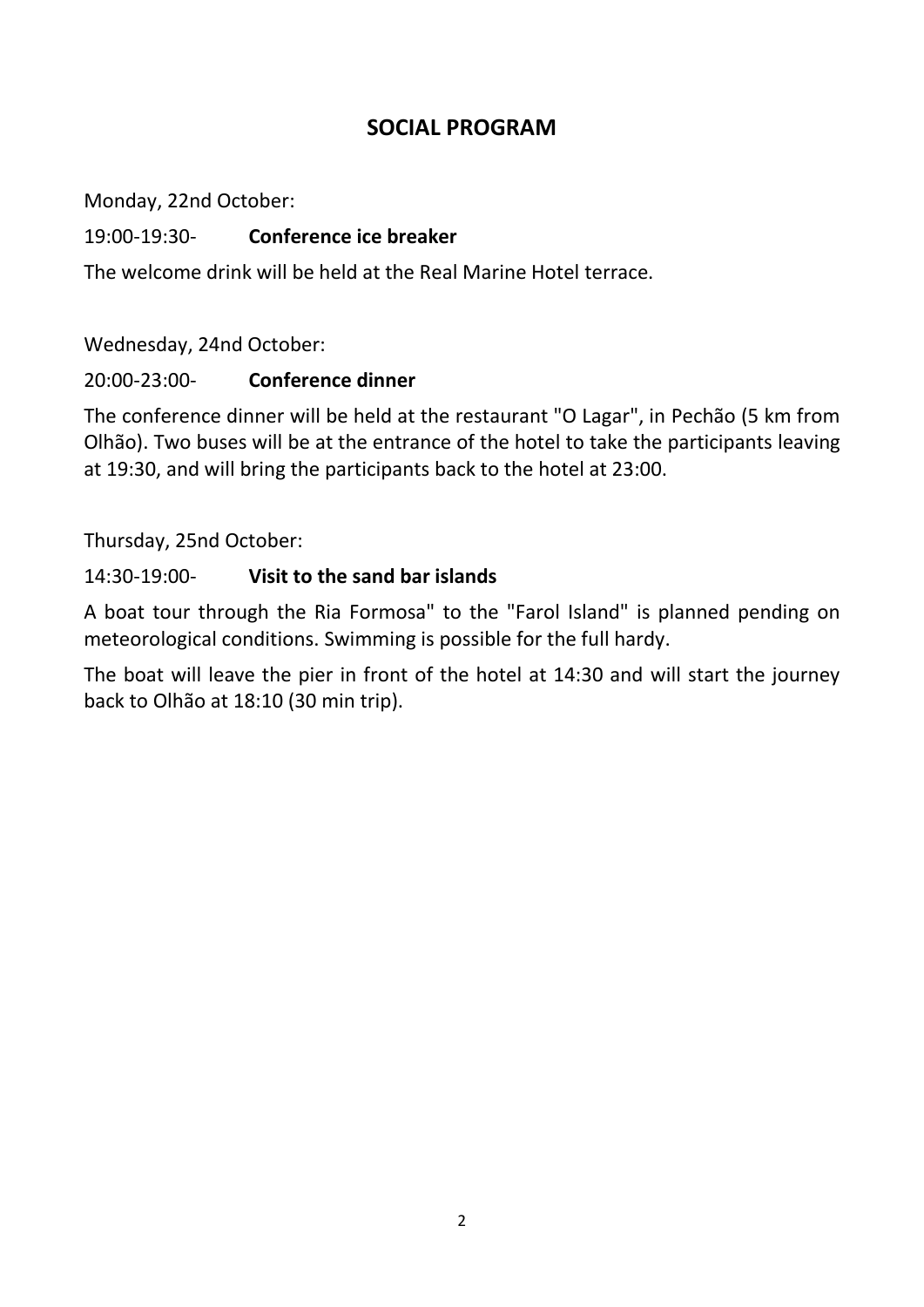# **PROGRAMME**

Monday, 22nd October:

# 09:00-17:00- **ASSEMBLE user selection panel (USP) meeting**

Coffee breaks will be served at the conference hall at 11:00 and 15:30, lunch will be served at the hotel restaurant at 13:00.

# 10:00-17:00- **EMBRC reference user group (RUG) meeting**

Coffee breaks will be served at the conference hall at 11:00 and 15:30, lunch will be served at the hotel restaurant at 13:00.

# 13:30-19:00- **EMBRC steering committee (SSC) meeting**

Lunch will be served at the hotel restaurant at 13:00, one coffee break will be served at the conference hall at 15:30.

# 19:00-20:30- **Conference ice breaker**

The welcome drink will be held at the Real Marine Hotel terrace.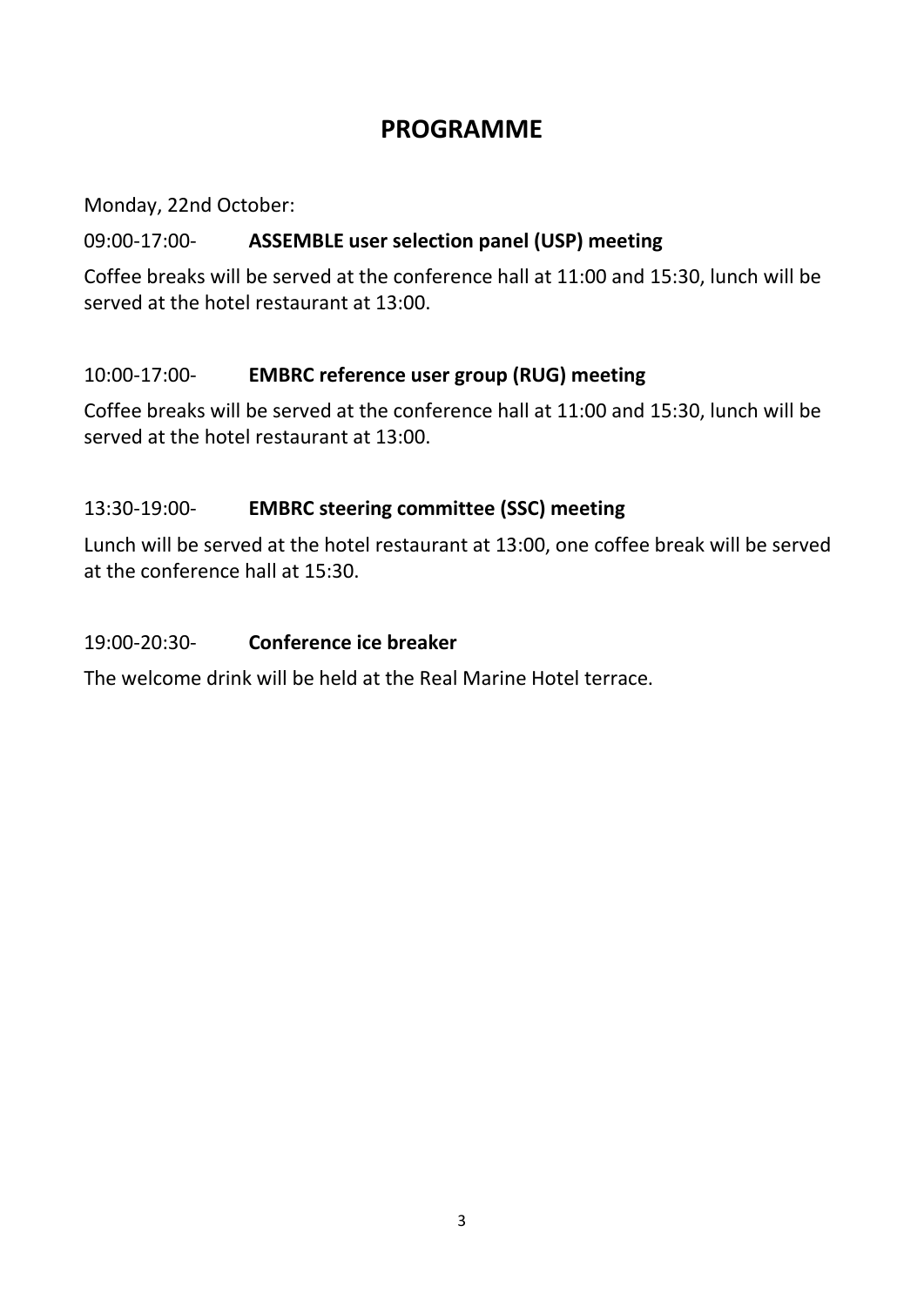# Tuesday, 23rd October:

# **ASSEMBLE conference**, Real Marina Hotel

| 09:00 |                | Welcome notes; ASSEMBLE Management Team (Ulrika Hjelm, Niklas Andersson and<br>Malin Karlsson): "Assemble: an overview of progress"                                                     |
|-------|----------------|-----------------------------------------------------------------------------------------------------------------------------------------------------------------------------------------|
| 09:20 | <b>ERA</b>     | Adelino Canário (Faro, PT) . "EMBRC - A Marine Infrastructure for the future"                                                                                                           |
| 09:40 |                | Mike Thorndyke (Gothenburg, SE) – Euromarine - Integration of Marine Research<br><b>Networks of Excellence</b>                                                                          |
| 10:00 |                | O1- Wojciech Wawrzynski (Copenhagen, DK). "Towards an integrated marine and<br>maritime science and technology community"                                                               |
| 10:30 |                | <b>Break</b>                                                                                                                                                                            |
| 11:00 | S <sub>1</sub> | O2- Isabelle Carre (Warwick, UK). "Probing transcriptional regulatory networks in<br>Ostreococcus"                                                                                      |
| 11:20 |                | O3- Isabel Rodríguez-Moldes (S. Compostela, ES). "Contributions of developmental<br>studies in S. canicula to the functional and evolutionary knowledge of the brain of<br>vertebrates" |
| 11:40 |                | O4- Paul Andrews (London, UK). "Assessment of general and local anaesthesia in<br>Octopus vulgaris"                                                                                     |
| 12:00 |                | O5- Andreas Hejnol (Bergen, NO). "Deuterostomy in the protostome Priapulus caudatus<br>(Priapulida)"                                                                                    |
| 12:20 |                | <b>LUNCH</b>                                                                                                                                                                            |
| 14:00 | <b>S2</b>      | O6- Katerina Moutou (Thessaly, GR). "Age-related response to feeding levels of gene<br>expression profiles in gilthead sea bream (S aurata L.) white muscle"                            |
| 14:20 |                | O7- Oleg Simakov (Heidelberg, DE). "Population genomics of the polychaete worm<br>Platynereis, an interesting model to study evo-devo since the Cambrian"                               |
| 14:40 |                | O8- Christos Chinopoulos (Budapest, HU). "Generation of mitochondrial proteome<br>compendiums from marine species in search of the proteins comprising the<br>permeability transition"  |
| 15:00 |                | O9- Konstantinos Kormas (Thessaly, GR). "Cosmopolitan, common and rare marine<br>Archaea: an experimental approach"                                                                     |
| 15:20 |                | O10- Frithjof Kuepper (Newburgh, UK). "New insight into the bioinorganic chemistry of<br>Ectocarpus"                                                                                    |
| 15:40 |                | <b>Break</b>                                                                                                                                                                            |
| 16:10 | S3             | O11- Melody Clark (Cambridge, UK). "Environmental stress and oysters"                                                                                                                   |
| 16:30 |                | O12- Frederico Batista (Tavira, PT). "Temporal and spatial variation of Crassostrea<br>angulata and C. gigas in southern Portugal"                                                      |
| 16:50 |                | O13- Adrian Harrison (Copenhagen, DK). "An Investigation of oyster electrophysiology"                                                                                                   |
| 17:10 |                | O14- Uwe Spremberg (Copenhagen, DK). "First observation of copulation by a barnacle<br>dwarf male: implications for sexual strategy"                                                    |
| 17:30 |                | <b>Poster session</b>                                                                                                                                                                   |
| 19:00 |                |                                                                                                                                                                                         |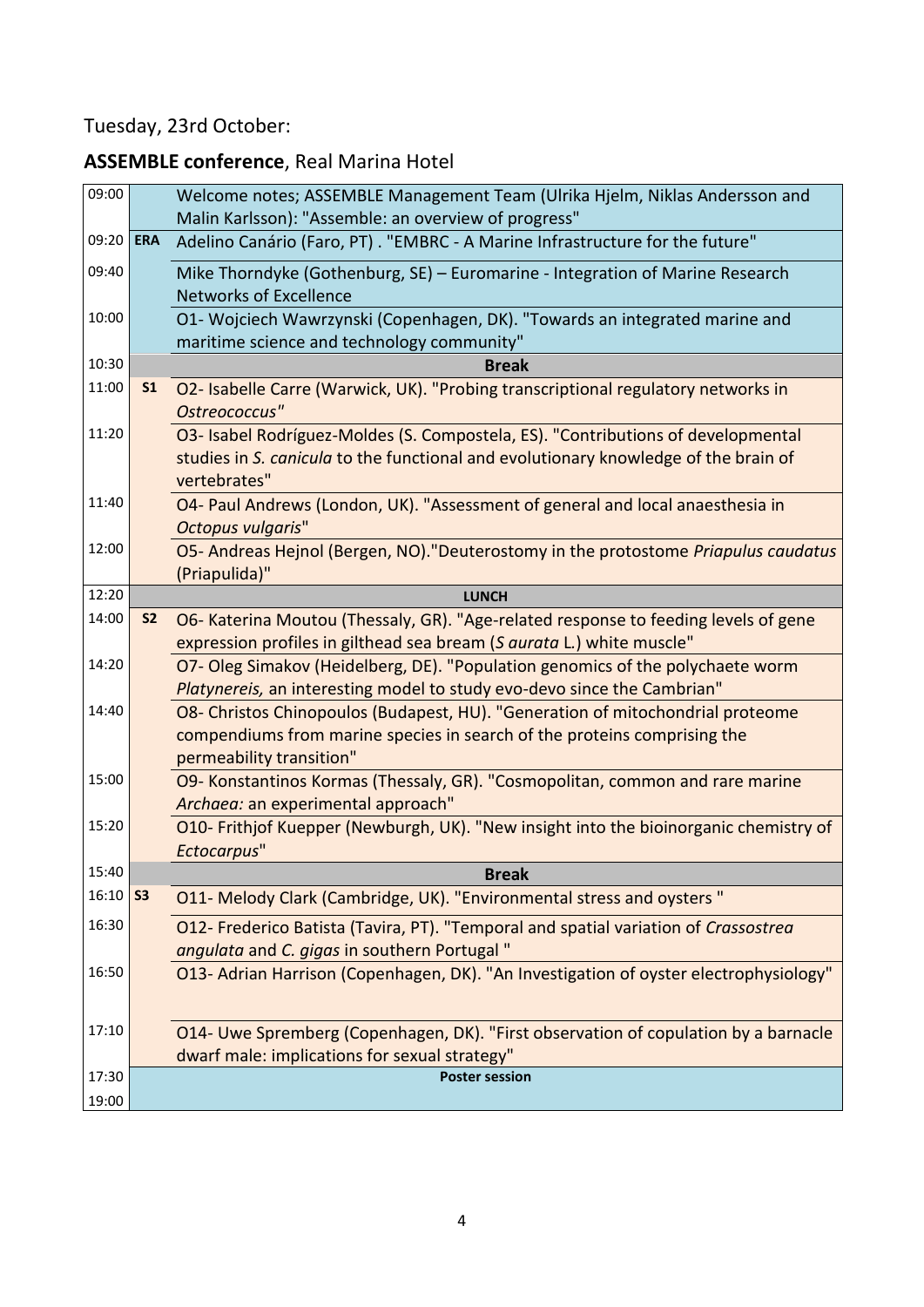# Wednesday, 24th October:

# **ASSEMBLE conference**, Real Marina Hotel, conference area

| 09:00 |                | S4 O15- Ulf Jondelius (Stockholm, SE). "Evolution and diversity of Acoela"                                              |
|-------|----------------|-------------------------------------------------------------------------------------------------------------------------|
| 09:20 |                | O16- Suncica Bosak (Zagreb, CRO). "Biodiversity of marine diatoms: morphological and<br>molecular characterization"     |
| 09:40 |                | O17- Peter Kroth (Konstanz, DE). "Studying fresh water and marine biofilms"                                             |
| 10:00 |                | O18- Bente Edvardsen (Oslo, NO). "Diversity and dynamics of marine haptophytes"                                         |
| 10:30 |                | <b>Break</b>                                                                                                            |
| 11:00 |                | <b>USER GROUP FEEDBACK SESSION</b>                                                                                      |
|       |                |                                                                                                                         |
| 12:20 |                | <b>LUNCH</b>                                                                                                            |
| 14:00 | S <sub>5</sub> | O19- Nicholas Kamenos (Glasgow, UK). "Can we use coralline algae to reconstruct ENSO<br>and associated biotic changes?" |
| 14:20 |                | O20- Heidi Burdett (Glasgow, UK). "The potential impact of coralline algae habitats on                                  |
|       |                | local climate"                                                                                                          |
| 14:40 |                | O21- Magnus Johnson (Scarborough, UK). "Swimming behaviour in pelagic crustaceans:                                      |
|       |                | sleepy krill and climate change"                                                                                        |
| 15:00 |                | O22- Covadonga Orejas (Santander, ES). "Capture rates of the Cold Water Coral Lophelia                                  |
|       |                | pertusa on living phyto and zooplankton under different current speed regimes"                                          |
| 15:20 |                | O23- Christina Pavloudi (Crete, GR). "Effects of stressful environmental factors in                                     |
| 15:40 |                | lagoonal ecosystems on marine microbial and invertebrate populations"                                                   |
| 16:10 |                | <b>Break</b>                                                                                                            |
|       | <b>S6</b>      | O24- Natalia Niedźwiecka (Gdansk, PL). "Biological effects of xenobiotics on marine<br>organism"                        |
| 16:30 |                | O25- Marco Campinho (Faro, PT). "Developing hypothalamus-pituitary-thyroid axis                                         |
|       |                | disruption in zebrafish by common aquatic contaminants"                                                                 |
| 16:50 |                | O26- Ivana Bošnjak (Zagreb, CRO). "The impacts of BPA on response genes involved in                                     |
|       |                | chemical defensome and cell-cycle regulation during rocky (P. lividus) sea urchin                                       |
|       |                | embryonic development"                                                                                                  |
| 17:10 |                | O27- María Segovia-Viadero (Alicante, ES). "Assessing the genetic impact of sea urchin                                  |
|       |                | restocking"                                                                                                             |
| 17:30 |                |                                                                                                                         |
| 20:00 |                | <b>Conference dinner</b>                                                                                                |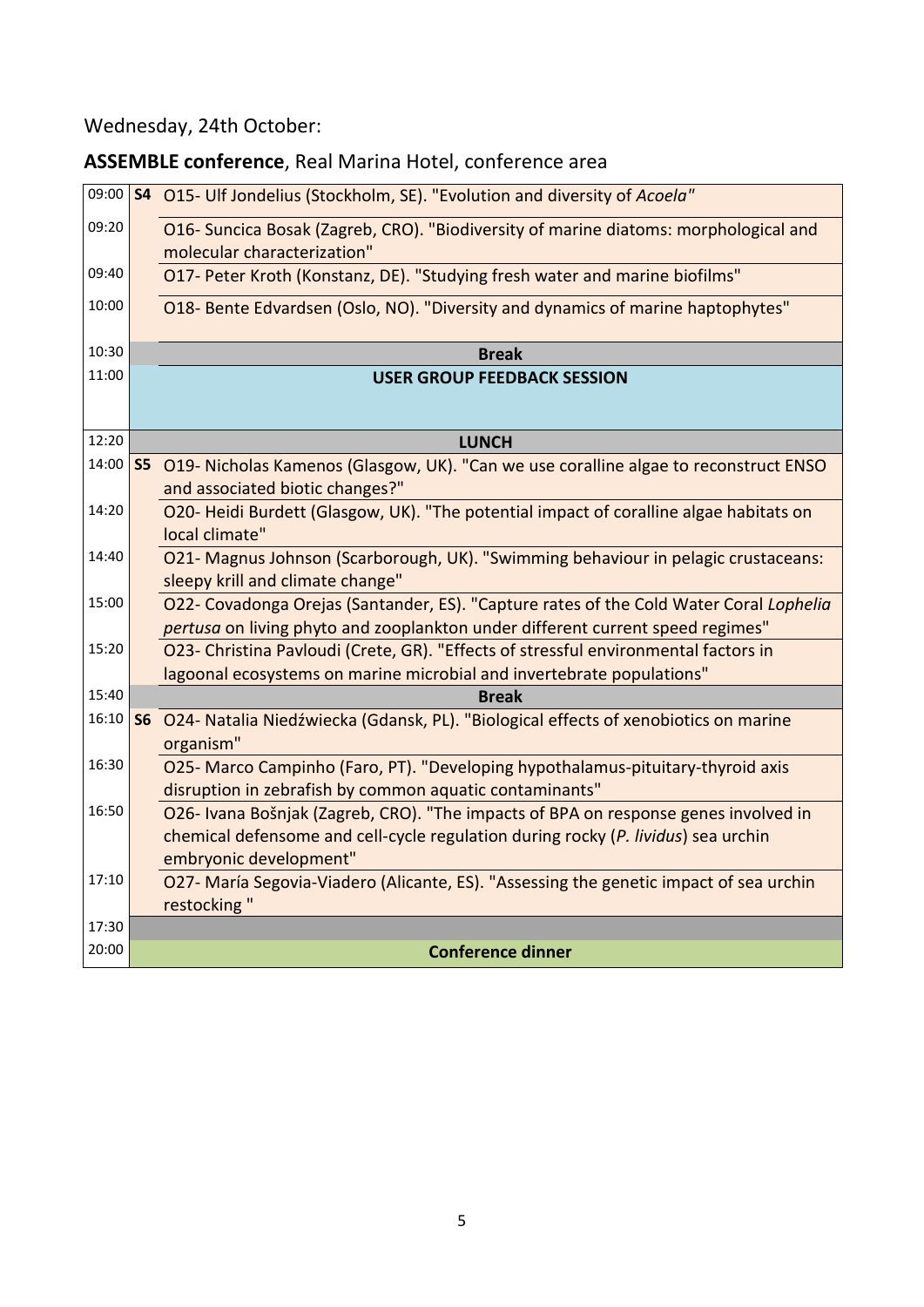Thursday, 25th October:

**ASSEMBLE conference**, Real Marina Hotel, conference area

| 09:00 | S <sub>7</sub> | O28- Fulvia Bradassi (Trieste, IT). "Impacts of ocean acidification on early stages of the       |
|-------|----------------|--------------------------------------------------------------------------------------------------|
|       |                | crustose coralline alga Phymatolithon lenormandii"                                               |
| 09:20 |                | O29- Rael Horwitz (Eilat, IL). "Ocean acidification impacts regeneration of Red Sea corals"      |
| 09:40 |                | O30- Dalit Meron (Ramat Gan, IL). "Changes in microbial communities associated with              |
|       |                | Cnidarian in a natural pH gradient"                                                              |
| 10:00 |                | O31- Elisa Schaum (Edinburgh, UK). "Plastic Fantastic: plastic responses to ocean                |
|       |                | acidification in 16 ecotypes of a globally distributed picoplankton, O. tauri"                   |
| 10:30 |                | <b>Break</b>                                                                                     |
| 11:00 |                | O32- Astrid Mejia (Rome, IT). "Effect of different CO2 and N regimes on the seagrass             |
|       |                | Cymodocea nodosa associated microbial community"                                                 |
| 11:20 |                | O33- Jean-Michel Claverie (Marseille, FR). "Exploring the frontier of microbiology thanks        |
|       |                | to ASSEMBLE"                                                                                     |
| 11:40 |                | S8 O34- Esther Isorna (Madrid, ES). "Peripheral oscillators in fish. The sea bass pituitary as a |
|       |                | clock and its regulation by melatonin and cortisol"                                              |
| 12:00 |                | O35- Elia Benito-Gutierrez (Heidelberg, DE). "Laboratory cephalochordates: the                   |
|       |                | beginning of a new experimental era in amphioxus research"                                       |
| 12:20 |                | <b>LUNCH</b>                                                                                     |
| 14:00 |                | <b>Social activities</b>                                                                         |
| 19:00 |                |                                                                                                  |

Friday, 26th October:

09:00-15:00- **ASSEMBLE project implementation committee (PIC) meeting**

This meeting will take place in one room at the hotel conference area.

One coffee break will be served at the conference hall at 11:00, lunch will be served at the hotel restaurant at 13:00.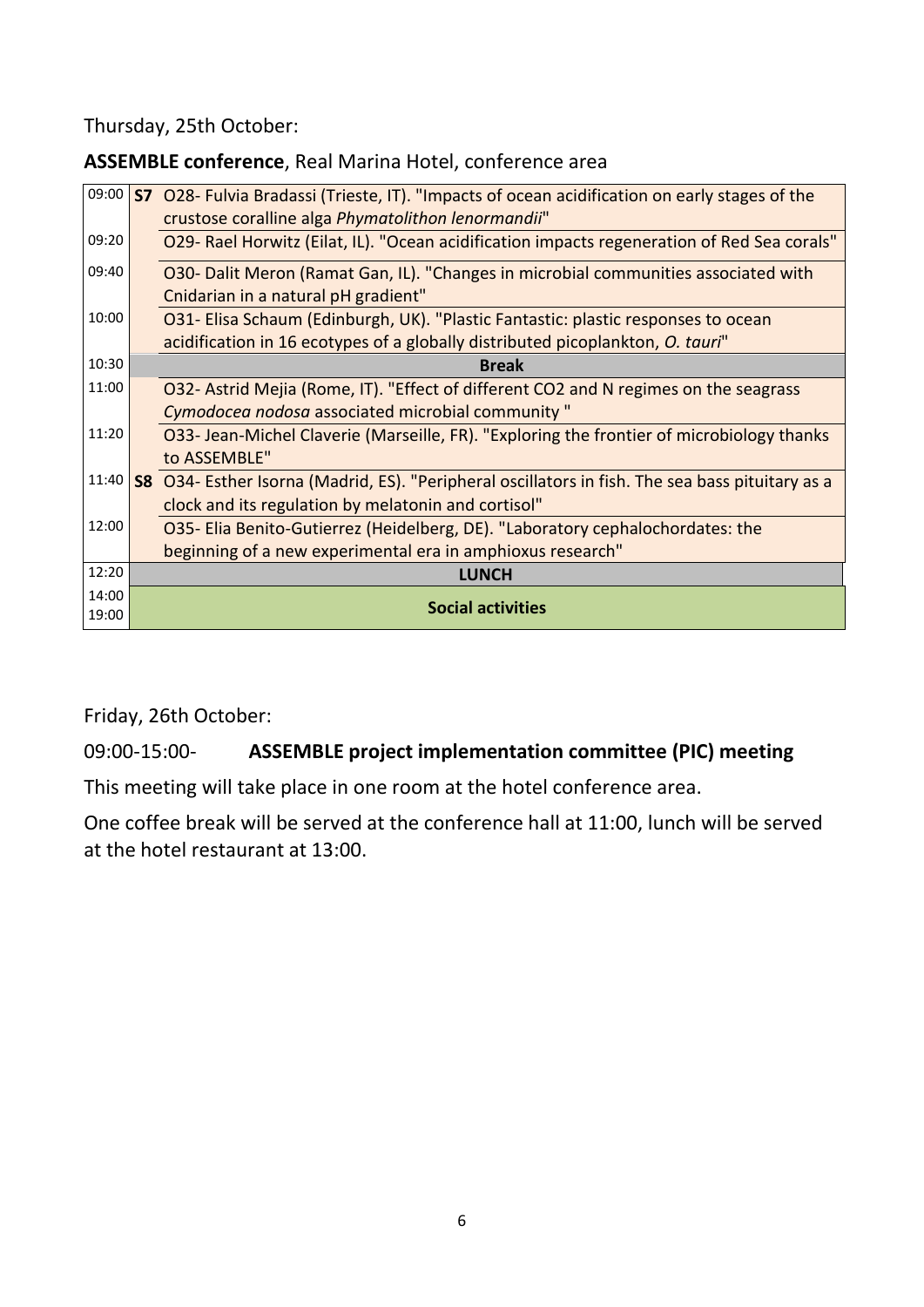# **ORAL PRESENTATIONS**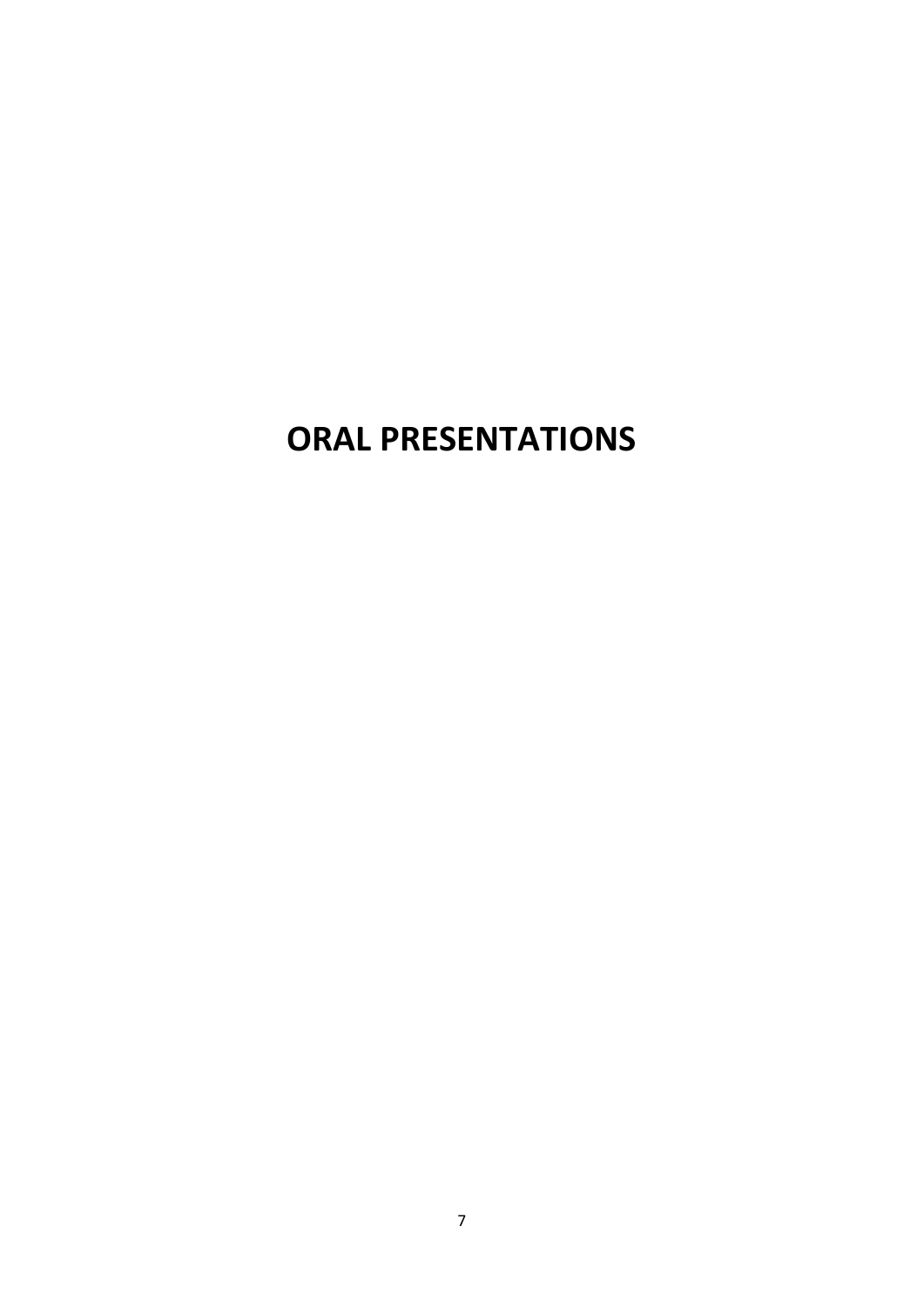#### **EMBRC - A Marine Infrastructure for the future**

Adelino Canário Centre of Marine Sciences (CCMAR), Faro, Portugal

The European Marine Biological Resource Centre (EMBRC) is a planned ESFRI road map infrastructure which will comprise a consortium of key European marine biological and molecular biology laboratories, together providing: (1) access to a wide range of European coastal marine biota and their ecosystems; (2) an integrated supply of marine organisms for interdisciplinary research, including existing and new models; (3) coordinated services including state-of-the-art biobanks and dedicated platforms for genomics, structural and functional biology, microscopy and bioinformatics; (4) interdisciplinary training in marine biological sciences and genomics; and (5) outreach to stakeholders, users and the public at large. New and improved services will be provided for research, training, education and innovation, and access to resources will be provided both on site (to resident and non-resident users) and remotely (e.g. sending samples, e-resources). End users are expected to comprise not only marine biologists and in-house staff, but also researchers from other scientific institutes, universities, governmental and NGO agencies, SMEs and industry, who wish to apply cutting-edge approaches to study marine model organisms across the biological, biomedical and environmental sciences. The presentation will address how this can be achieved and current status.

# **EuroMarine - Integration of European Marine Research Networks of Excellence**  Mike Thorndike

University of Gothenburg, Sweden

EuroMarine is a FP7 coordination and support action designed to bring together the three FP6 marine Networks of Excellence (NoE) communities; EUR-OCEANS, MarBEF and Marine Genomics Europe. In doing so, EuroMarine will provide the best expertise and innovation available in European Marine Research, that can respond rapidly to societal needs, environmental demands, well-being and sustainability.

#### The Challenge

Many questions in marine research can only be answered using multidisciplinary methodologies, from the molecular level with genomics and other new emerging technologies integrated together with an ecological, physical and biogeochemical ecosystem approach. This allows us to address novel questions in marine research, paving the way to new and more integrated knowledge systems that impact the way human society deals with the oceans. The challenge of EuroMarine will be to bring marine sciences into the multidisciplinary perspectives of the 21st century. The EuroMarine consortium will build and strengthen a community of marine scientists from marine laboratories in Europe, building the academic foundation for marine research that is the base for innovation.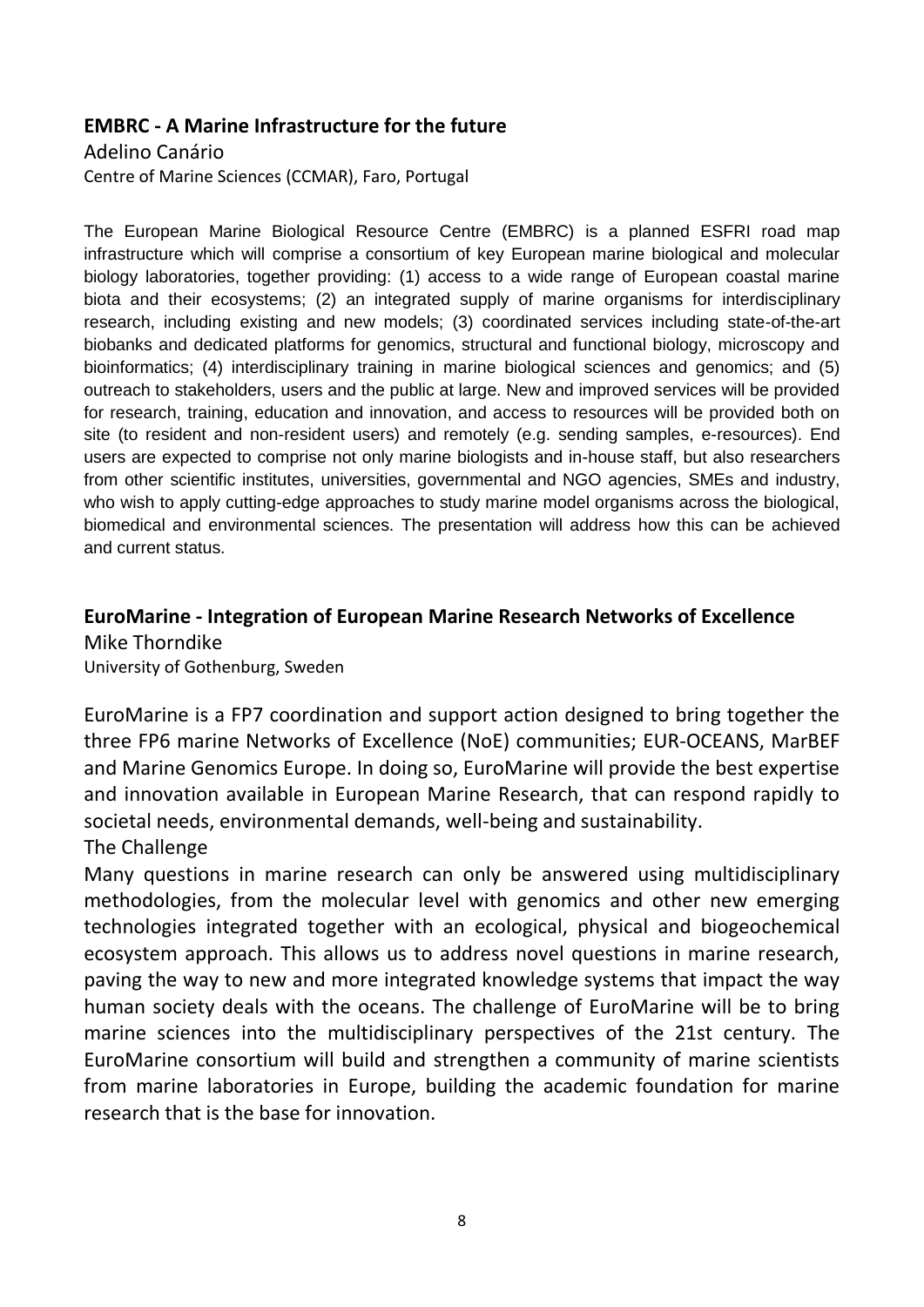# **O1- Towards an integrated marine and maritime science and technology community**

Wawrzynski, W.

International Council for the Exploration of the Sea, Copenhagen, Denmark

The International Council for the Exploration of the Sea (ICES) is leading a group of 12 major science networks from the marine and maritime sectors that joined forces in order to create a new, integrated research governance and consultancy model - The European Marine and Maritime Science and Technology Forum. The Forum follows a cooperation building process under the FP7 'MARCOM+' (Towards an integrated marine and maritime science community) project and serves as a central 'hub' of experts.

The MARCOM process contributes to developing interdisciplinary science dialogue and interactions between the research community and other partners. This dialogue includes research infrastructure development and involves the various stakeholders (e.g. the ESFRI community).

The goal of this presentation is to present the idea of the Marine/Maritime Forum and provide the Association of European Marine Biological Laboratories with updated information about the initiative's action plan.

#### **O2- Probing transcriptional regulatory networks in** *Ostreococcus*

Carre, I.A.; Gorton, K.G.; Bouget, F.Y. University of Warwick, Coventry, United Kingdom

The prediction of gene expression patterns from DNA sequence blueprints requires an understanding of how genes interact with each other as part of a network. Genes are regulated through complex interactions between their promoter region and a number of transcription factors that bind short DNA sequence motifs and either work synergistically or antagonistically to regulate transcription. Predictions of these interactions from sequence data has limited value because binding specificity is only known for a small subset of transcription factors and therefore prediction of regulatory connections on the basis of promoter sequence is unreliable. The development of the ChIP-Seq technique has recently enabled the experimental determination of genome-wide binding sites for transcription factors. We propose to use this technique to investigate transcriptional regulatory networks in the unicellular marine alga, *Ostreococcus tauri*. *Ostreococcus* is an ideal system for such analyses because of its compact promoter structure, its minimal set of transcription factors (approximately 100) and its very low level of gene redundancy. This simple eukaryote is transformable, therefore amenable to reporter studies and classical reverse genetic approaches such as overexpression and gene silencing technologies. In order to test the regulatory function of binding interactions identified in ChIP-seq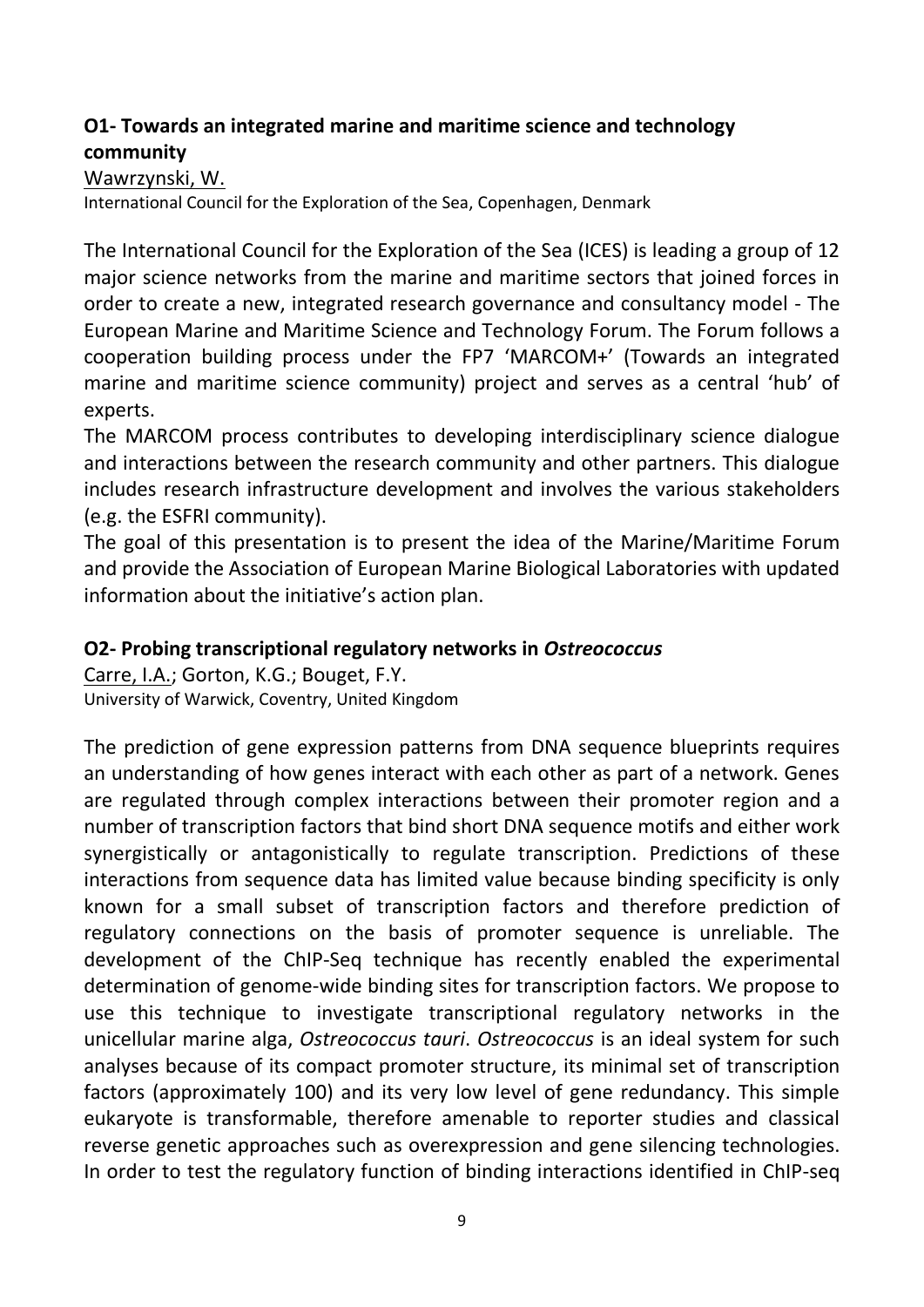experiments, individual transcription factors will be expressed from an inducible transgene subsequent changes in expression of putative target genes will be monitored. Genes that are identified as binding targets in ChIP experiments and that show differential expression following induction of the transcription factor will be identified as direct regulatory targets. We want in the longer term to extend these analyses to the full set of transcription factors in *Ostreococcus*. This will provide a comprehensive map of binding and regulatory interactions and will be the first resource of this kind in a photosynthetic organism. This will provide the framework required to develop an understanding of the gene network dynamics that mediate responses to the environment.

#### **O3- Contributions of developmental studies in** *Scyliorhinus canicula* **to the functional and evolutionary knowledge of the brain of vertebrates**

Candal, E.; Pose-Méndez, S.; Quintana-Urzainqui, I.; Sánchez-Farías, N.; Santos-Durán, G.; Rodríguez-Moldes, I.

Universiity of Santiago de Compostela, Santiago de Compostela, Spain

Neuroanatomy aims to understand the anatomical organization of the nervous system which results from morphological processes including cell growth, differentiation and organization of cells into functionally different structures. These processes mostly depend on the thigh coordination of where and when developmental genes are expressed. Most of these genes are conserved throughout evolution, though each of them is expressed in particular regions and so they have particular roles over time. We thus approached the study of the regionalization of the brain from an evolutionary and a functional point of view. The lesser spotted dogfish *Scyliorhinus canicula* has been increasingly used as a model organism to study the development of the nervous system. Particularly, we have analysed the expression pattern of regulatory genes involved in the regionalization of the brain, retina and olfactory system of this species and we followed their derivatives across morphogenesis in relation to the distribution of various neurochemical markers. This model organism offers great advantages including the slow growth and big size of their brains, which is important to make detailed studies of particular encephalic regions. From and evolutionary point of view, cartilaginous fishes represent an ancient radiation of gnathostome vertebrates, so they are essential to investigate the ancestral condition and the evolution of the development of the nervous system. Similarities or novelties observed with respect to other vertebrates may serve to support homologies or as a cue to decipher the influence of particular genes in the evolution and development of the nervous system.

Supported by: Spanish Dirección General de Investigación-FEDER (BFU2010-15816), Xunta de Galicia (10PXIB200051PR) and European Community –ASSEMBLE (grant agreement no. 2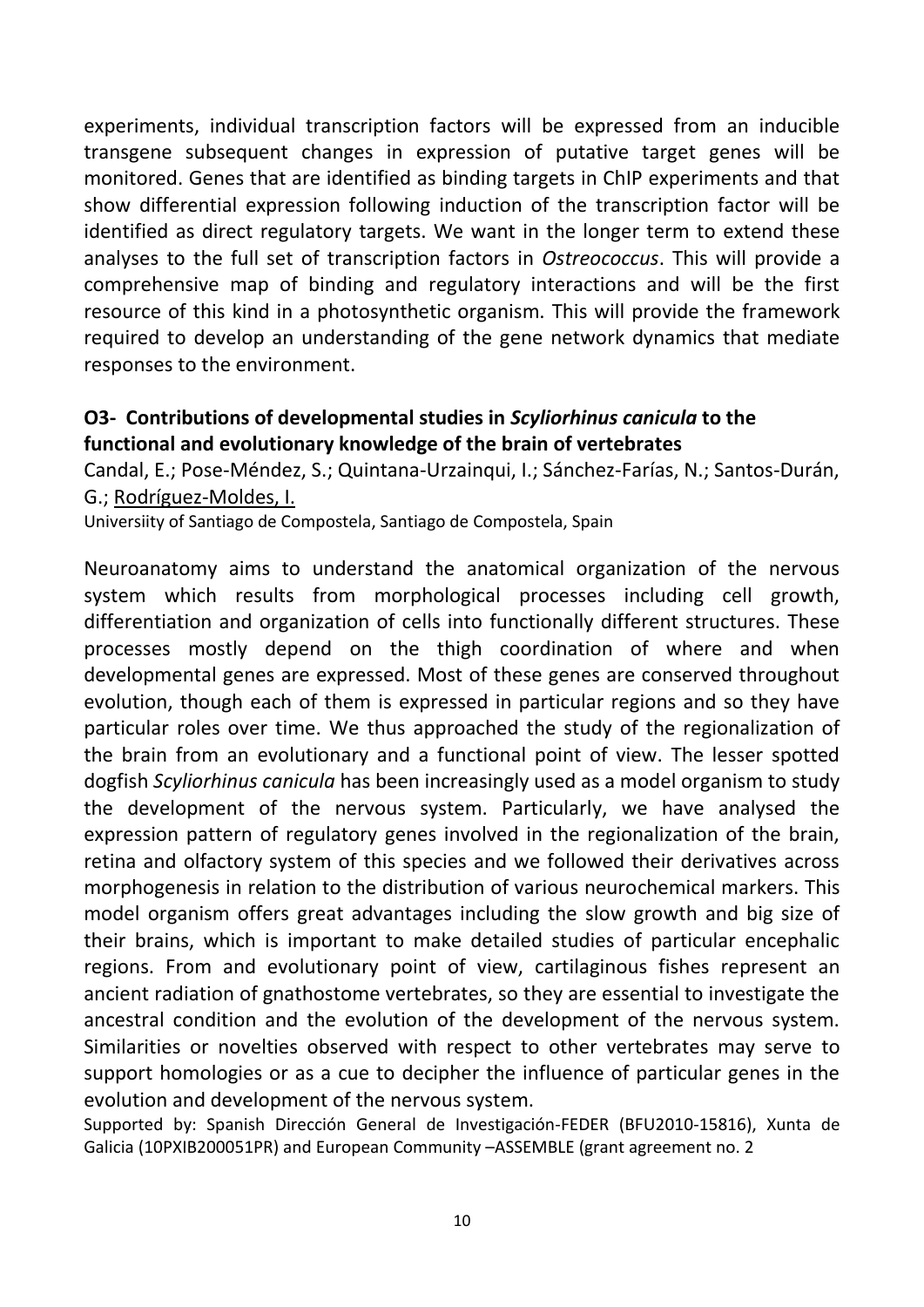### **O4- Assessment of general and local anaesthesia in** *Octopus vulgaris***.**

Andrews, P.<sup>1, 2</sup>; Valentino, M-G. <sup>1,3</sup>; Ponte, G.<sup>1</sup>; Afuso, A.<sup>1,3</sup>; Fiorito, G.<sup>1</sup> <sup>1</sup>Stazione Zoological Villa Comunale, Naples, Italy, <sup>2</sup>St George's University of London, UK, <sup>3</sup>BIOGEM, Ariano Irpino, Italy; <sup>2</sup>Division of Biomedical Sciences, St George's University of London, London, United Kingdom

Assessment of both local and general anaesthesia in cephalopods will be essential for humane conduct of surgical procedures under Directive 2010/63/EU. A particular issue is to ensure that general anaesthetic agents such as the commonly used MgCl<sub>2</sub> do not act as neuromuscular junction (NMJ) blockers. Complete immersion of *Octopus vulgaris* in gassed MgCl<sub>2</sub> (3.5%) induced surgical anaesthesia (in ~15min) defined by skin paling (reduced neural drive to chromatophores), reduced arm muscle tone and sucker adhesion, suppression of respiration, loss of righting reflex, immobility and loss of responses to noxious stimuli (mechanical and chemical [1% acetic acid on arm tip]). Electrical stimulation of motor nerves (pallial nerve or arm nerve cord) under MgCl<sub>2</sub> anaesthesia resulted in mantle contraction, arm extension, skin darkening and papilla formation (mantle) indicating a lack of functional NMJ block. Topical application of mepivacaine (3%) to the arm nerve cord blocked (onset ~5min) motor responses (chromatophores/ arm extension) distal to the point of nerve stimulation. This demonstrates that mepivacaine can be used as a local anaesthetic in Octopus.

#### **O5- Deuterostomy in the protostome** *Priapulus caudatus (Priapulida)*

Martín-Durán, J.M.<sup>1</sup>; Janssen, R<sup>2</sup>; Wennberg, S<sup>2</sup>; Hejnol, A.<sup>1</sup>; Budd, G.<sup>2</sup>

<sup>1</sup> Sars International Centre for Marine Molecular Biology, University of Bergen, Thormøhlensgate 55, 5008 Bergen, Norway; <sup>2</sup> Department of Earth Sciences, Palaeobiology, Uppsala University, Villavägen 16, Uppsala 75236, Sweden.

Despite representing more than the 80% of the known animal species, our understanding of the origin and diversification of the Ecdysozoa and its major groups, such as arthropods and nematodes, is still poor. The Priapulida is a small group of vermiform marine invertebrates, with only 19 described species. Recent phylogenomic studies consistently place priapulids within the Ecdysozoa in a lineage separate from the well-studied Nematoda and Arthropoda, presenting the strong possibility that the genomic and developmental program of priapulids may have diverged from nematodes and arthropods prior to the striking specializations that occurred in each of these lineages. As such, functional genomic analyses in priapulids are important for a better understanding of the genomic and ontogenic nature of the ancestral ecdysozoan. Unfortunately, very little is known about their development. *Priapulus caudatus* is the most accessible species for the study of priapulid development, with a few recent papers describing their cleavage, early gastrulation,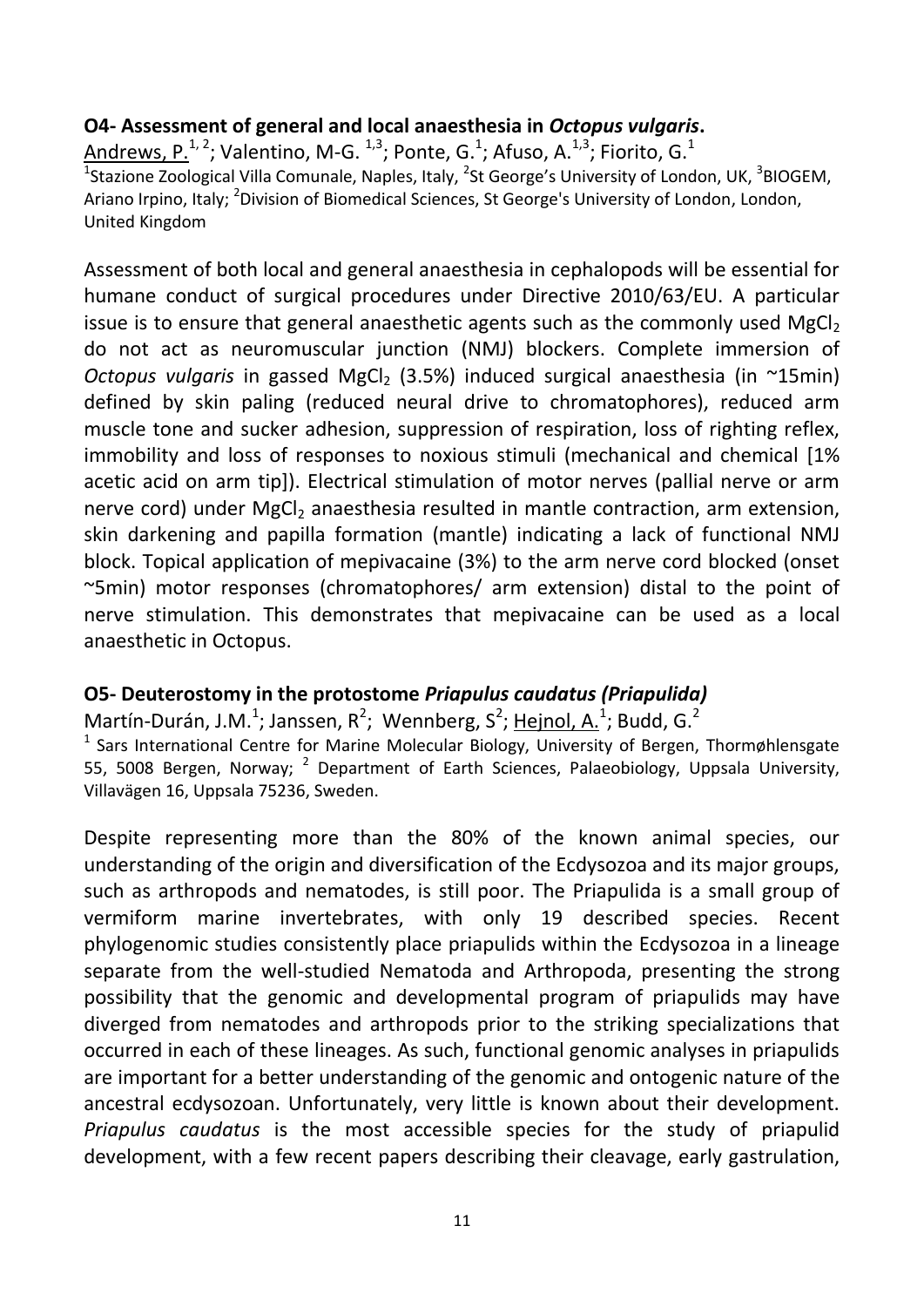and larval forms. In this study, we characterized the embryonic development of *Priapulus caudatus*, from gastrulation to hatching using immunohistochemistry and confocal microscopy. We show that the site of gastrulation is at the vegetal pole, which gives rise posterior structures (the trunk) and the anus, while the animal pole gives rise to anterior structures (the introvert), and the mouth is formed anew after gastrulation is completed. We further extended our studies to investigate the expression of evolutionarily conserved anteroposterior gut markers, by means of whole-mount in situ hybridization. The expression of brachyury, foxA, orthodenticle, goosecoid and GATA456, among others, support our previous morphological observations, solidifying the conclusion that *P. caudatus*, an early branching ecdysozoan, exhibits a deuterostomic development. These results challenge the dogma that the ecdysozoan ancestor was protostomic and could impact our understanding of the last common bilaterian ancestor.

# **O6- Age-related response to feeding levels of gene expression profiles in gilthead sea bream (***S aurata L***.) white muscle**

Moutou, K.A.; Georgiou, S.; Power, D.M.; Mamuris, Z. University of Thessaly, Larissa, Greece

Growth as increase in body size, is an age-dependent phenomenon that is further influenced by nutritional, physiological and environmental factors. In fish, white muscle is the largest growing tissue and often at periods of starvation muscle exhibits signs of wasting. In higher vertebrates a close interaction between muscle and adipose tissue has been shown, mediated locally by several signaling molecules.

In the present study juvenile sea bream of three age/size groups were subjected to a starvation-refeeding regime and the expression patterns of genes involved in myogenesis, growth signaling and lipid metabolism were determined by qPCR.

Overall, SGR decreased with age. Notably, SGR during fasting was similar in all age groups. Metabolic shift to starvation-refeeding was age-related. Hierarchical clustering analysis also differentiated with age revealing significant correlations at younger age.

# **O7- Population genomics of the polychaete worm Platynereis, an interesting model to study evo-devo since the Cambrian**

Simakov, O. Arendt, D. EMBL Heidelberg, Heidelberg, Germany

We are developing an integrative 'eco-evo-devo' approach to aid the reconstruction of the functional cell type repertoire of the bilaterian ancestor and the study of its subsequent diversification. Most of the previous work was based primarily on developmental, expression and morphological comparisons lacking information from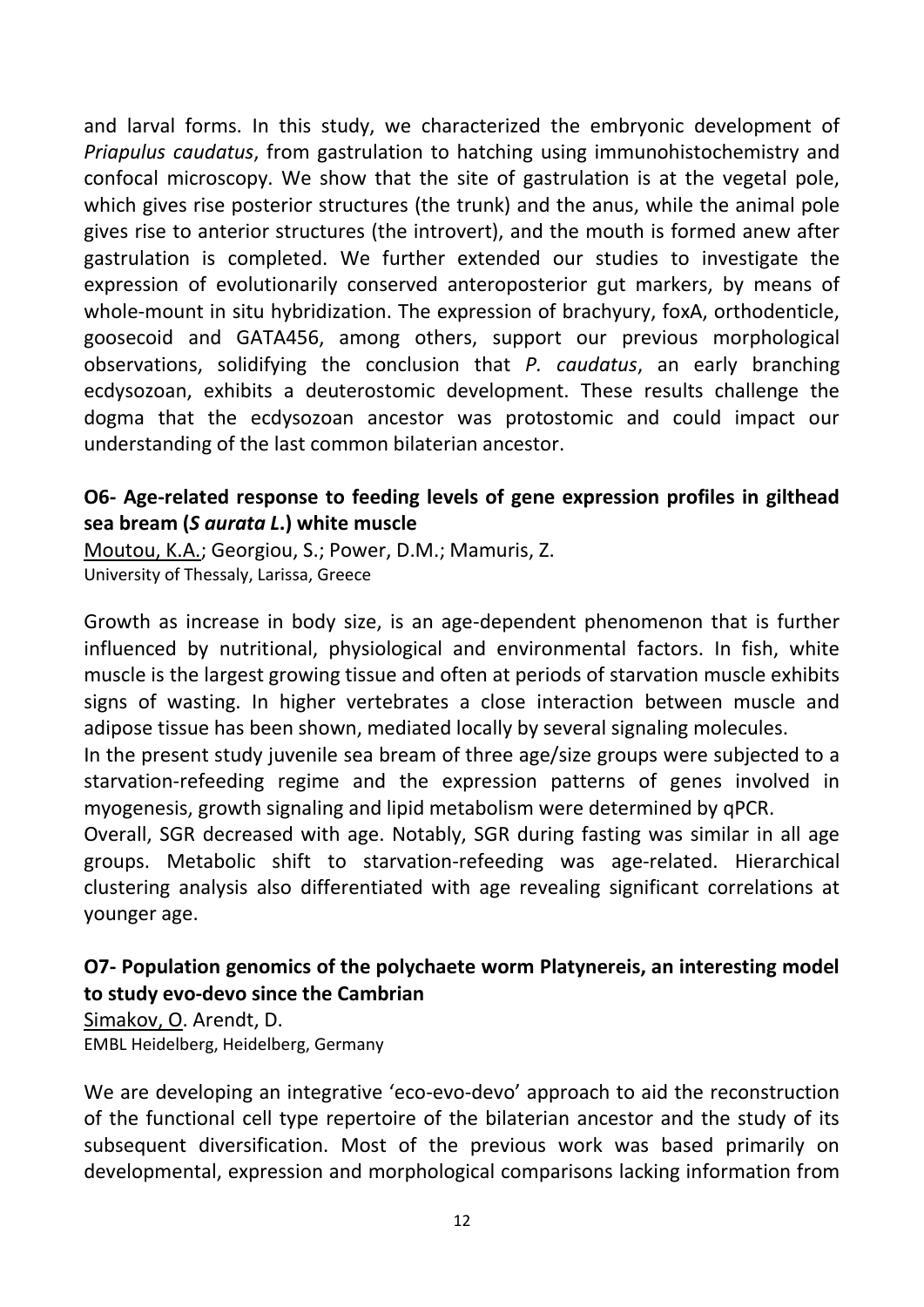small-scale (environmental and population) and long-scale (genomic) variation. Here I discuss a new integrative approach that combines comparative genomics studies of bilaterian genomes with eco-transcriptomics of the natural populations and a molecular study of cell-type development of the cosmopolitan polychaete Platynereis dumerilii. I will summarize the datasets we were able to acquire in the last years and describe an integrative framework for cell type evolution, its implication for hypothesis testing and possible extension to other species.

# **O8- Generation of mitochondrial proteome compendiums from marine species in search of the proteins comprising the permeability transition**

Chinopoulos, C Semmelweis University, Budapest, Hungary

Subjecting mammalian mitochondria to a pathological stress leads to a transition in their permeability, resulting in their demise, substantiated by the assembly of proteins with unknown identity. Mitochondria obtained from crustaceans, however, do not exhibit this phenomenon. Using organelle proteomic techniques we catalogue the mitochondrial proteins of species belonging to phylogenetic groups that exhibit this permeability transition, and from other marine species that do not display this phenomenon. Organelle proteomes are subsequently compared using phylogenetic profiling algorithms. A beneficial by-product of this work is the generation of compendiums of mitochondrial proteins from a variety of marine species. The availability of the emerging mitochondrial proteomes may improve the consensus of the phylogenetic tree for marine organisms.

# **O9- Cosmopolitan, common and rare marine Archaea: an experimental approach**

Karayanni, H.; Kormas, K.A.; Genitsaris, S.; Moustaka-Gouni, M. University of Thessaly, Greece, Volos, Greece

We investigated the dynamics of the archaeaoplankton during a mixing experiment. Three coastal sea water samples, from two mediterranean sites (Banyuls [B], France and Pagasitikos [P], Greece, Gulfs) and from the Atlantic Ocean (Woods Hole, [W], USA) were inoculated in the same growth medium consisting of unamended particle free sterile water the coast of Banyuls. Triplicate 20l batch cultures were run for each of the three inocula, incubated at 180C in darkness until no further prokaryotic cell growth was observed (max. 21 days). 16S rRNA gene diversity was assessed by pyrosequencing analysis at days 0, 5 and 17. We analysed 2691 – 32114 tags per replicate per sampling point. Archaeal tags (97% similarity) in B, P and *W inocula* were 19, 24 and 43, respectively, with five being common. A total of 6, 5 and 1 tags from the inocula also occurred at d17 in the B, P and W treatment, respectively. Species richness increased 3-10 times at d0 compared to the inocula but decreased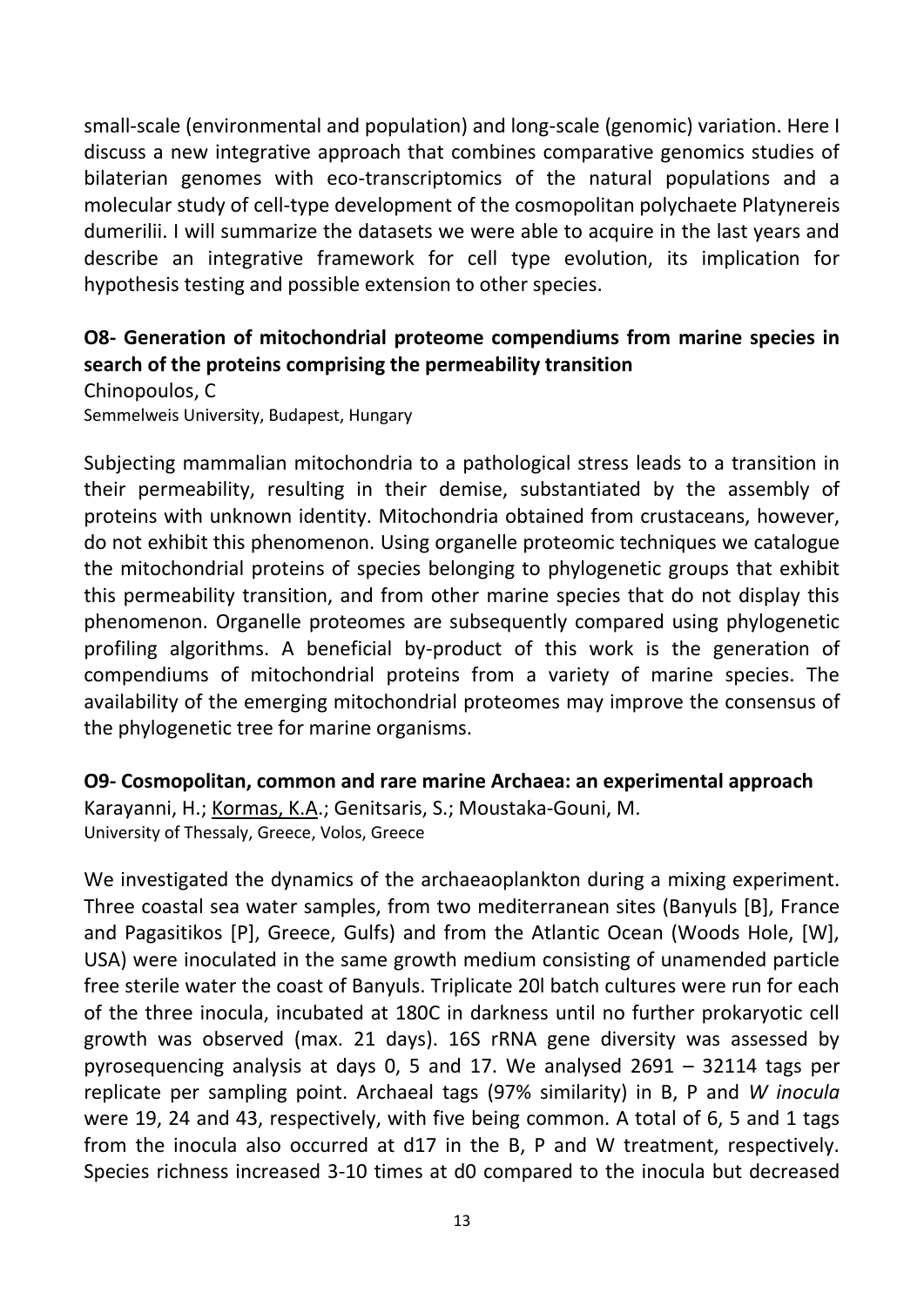up to 10 times at d5 and d17, but shared tags increased up to 36.5% at d5 and d17. We showed that marine *Archaea* from distant sites grow under the same environmental conditions, rendering them true cosmopolitans.

#### **O10- New insight into the bioinorganic chemistry of** *Ectocarpus*

Kuepper, F.C.;Böttger, L.H.; Miller, E.P.; Meyer-Klaucke, W.; Feiters, M.C.; Wellenreuther, G.; Matzanke, B.F.; Carrano, C.J. Oceanlab, University of Aberdeen, Newburgh, United Kingdom

As heterokont organisms with a distinct evolutionary history, brown algae have a number of unique adaptations which are also reflected at the bioinorganic level. We would like to present new insights about the accumulation of trace metals and halogens in *Ectocarpus*. Iron is essential for all living organisms due to its ubiquitous role in redox and other enzymes, especially in respiration and photosynthesis. Genomic data suggests that *Ectocarpus* uses a ferrireductase-based uptake mechanism, but that it lacks ferritin for Fe storage. Short term radio-iron uptake studies verified that iron is taken up by Ectocarpus in a time and concentration dependent manner. Upon long term exposure two 57Fe metabolites have been identified using Mössbauer and XAS spectroscopies. These include an iron-sulfur cluster accounting for approx. 26% of the total intracellular iron pool and a second component with spectra typical of a (Fe3+O6) system with parameters similar to the amorphous phosphate-rich mineral core of bacterial and plant ferritins (around 74% of the cellular Fe pool). Therefore, we suggest that *Ectocarpus* contains a mineralbased, non-ferritin Fe storage pool.

# **O11- Environmental stress and oysters**

Clark, M.S.<sup>1</sup>; Amaral, A.<sup>2</sup>; Thorne, M.A.S.<sup>1</sup>; Reis, J.<sup>2</sup>; Batista, F.<sup>3</sup>; Power, D.M.<sup>2</sup>

 $\frac{1}{1}$  British Antarctic Survey, Natural Environment Research Council, High Cross, Madingley Road, Cambridge, CB3 0ET, UK; <sup>2</sup> Center of Marine Sciences, Universidade do Algarve, Campus de Gambelas,8005-139 Faro, Portugal; <sup>3</sup>Instituto Nacional de Recursos Biológicos, IPIMAR, Estação Experimental de Moluscicultura de Tavira, Vale Caranguejo, 8800 Tavira, Portugal

Evaluating organism responses to environmental stress provides us with important information in several areas: it enables us to understand their persistence in the natural habitat and provides us with measures of physiological flexibility and tipping points, which allow us to predict how they may respond under changing environmental conditions. This is vital given the current climate issues with changing sea water temperatures and the acidification of our oceans.

In terms of aquaculture species, which are maintained in open marine systems (such as oysters) this should allow us to predict potential culture problems, but also to forecast the best geographic areas for culture facilities over the next few decades.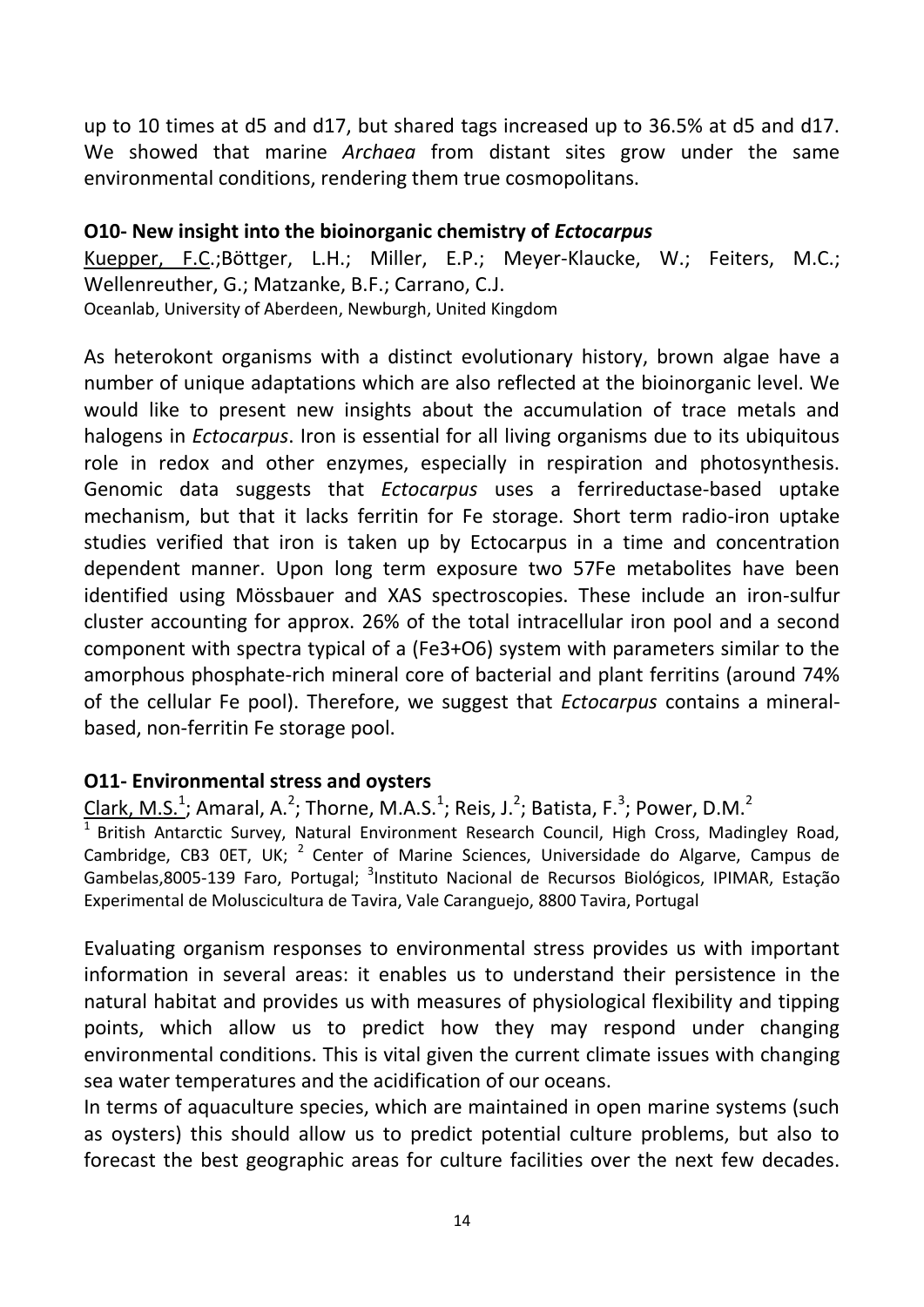This may lead to the development of new aquaculture facilities and industries in countries other than those traditionally associated with this type of industry.

In this project we studied the response of oysters (*Crassostrea gigas*) to 3 months culture in varied environmental conditions: summer temperatures (23°C), normal pH (pH 8); summer temperatures (23°C), low pH (pH 7.6); winter temperatures (18°C), normal pH (pH 8) and winter temperatures (18°), low pH (pH 7.6). We conducted both physiological measurements and high throughput transcriptomics using SOLiD sequencing in a combined study, the results of which will be presented in this talk.

# **O12- Temporal and spatial variation of Crassostrea angulata and C. gigas in southern Portugal**

Batista, F.M.; Grade, A.; Power, D.M.; Lapegue, S.; Boudry, P.; Leitão, A. Instituto Nacional de Recursos Biológicos, IPIMAR, Tavira, Portugal

F1 hybrids of the Portuguese oyster *C. angulata* and the Pacific oyster *C. gigas* occur under controlled conditions. This has raised questions about the risk of invasion and hybridization of imported *C. gigas* with the resident Portuguese oyster in pure populations in the Mira and Sado rivers. Samples were collected in the Sado river and the Guadiana river in Southern Portugal. DNA was extracted and individuals scored using mitochondrial and nuclear markers. No evidence of invasion by *C. gigas* of the natural *C. angulata* beds in the Sado river was found. A reduction in the *C. gigas* haplotype frequency between 2002 and 2011 in the Guadiana river, was associated with a high percentage of *C. gigas* and *C. angulata* hybrids. No tidal preference was detected between oysters carrying *C. angulata* and *C. gigas* mtDNA.

Acknowledgements: INTERREG Atlantic European Projects SEAFARE and ShareBiotech

#### **O13- An Investigation of oyster electrophysiology**

#### Harrison, A.P.1; Batista, F.M.2; Power, D.M.3

1 IVKH, Faculty of Health Sciences, Copenhagen University, Denmark; 2 Instituto Nacional de Recursos Biológicos, IPIMAR, Estação Experimental de Moluscicultura de Tavira, Vale Caranguejo, 8800 Tavira, Portugal; 3CCMAR, Universidade do Algarve, Campus de Gambelas, Faro, Portugal

The adductor muscle, the mantle and the gills all play an active role in the regulation of water flow in the Oyster. In the current study, an ADInstruments PowerLab (4/25T) recording at 40,000 samples per second, in conjunction with 24 carat gold electrodes, as well as sterling silver electrodes, was used to record electrical signals from the adductor muscles, the mantle, the gills and the pericardium of cupped oysters *Crassostrea gigas* and *C. angulata*. Recorded signals were also assessed and confirmed using hand made hydrophones positioned close to open oysters. We found no evidence of an ECG in the intact, exposed or isolated hearts, although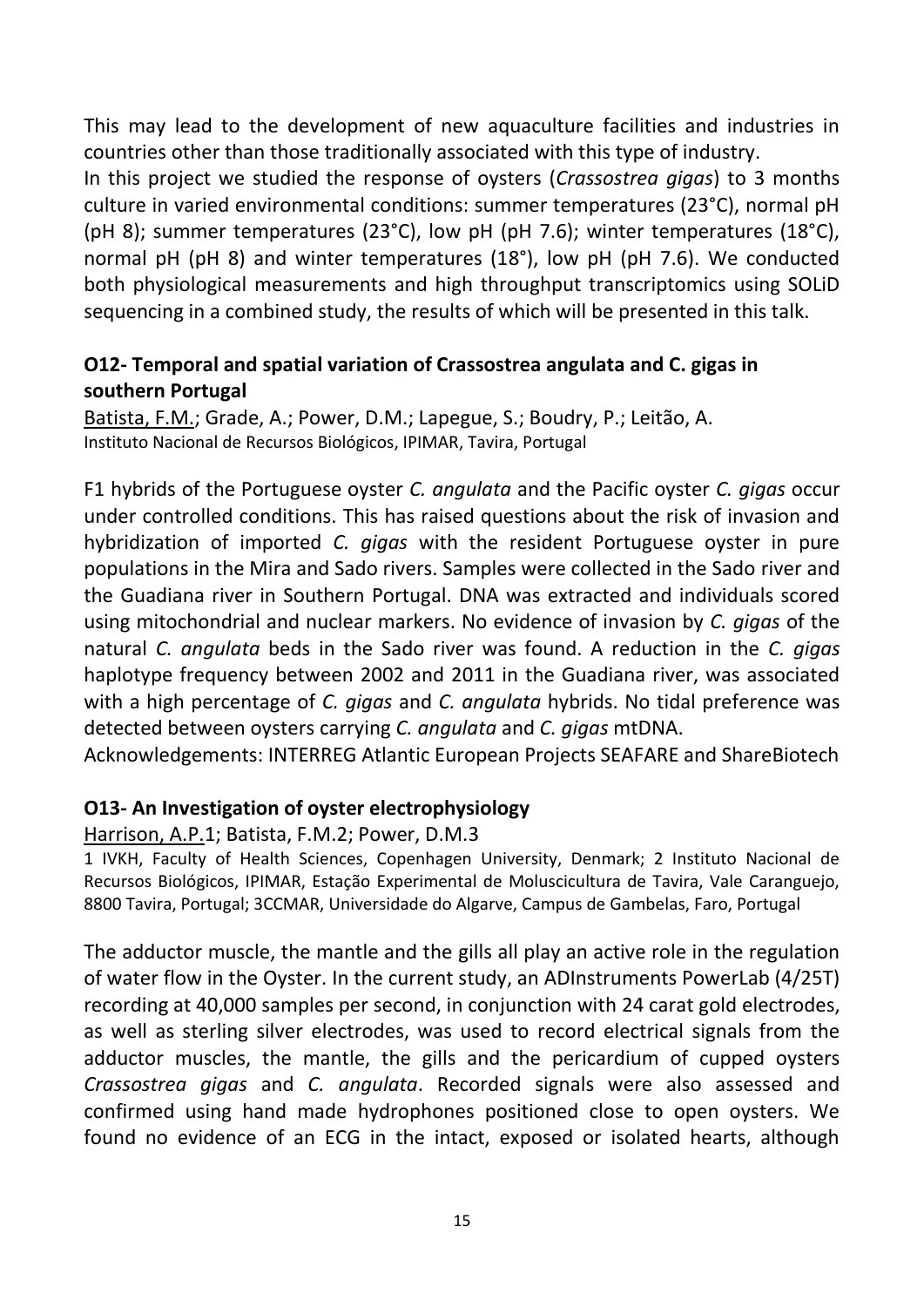neural signals preceding a muscular depolarization were evident, and these muscular depolarization signals related closely to the contracted state of the oyster heart. Acknowledgements: Funded by the Seventh Framework Programme (FP7/2007‐2013 grant agreement n° 227799‐ ASSEMBLE

# **O14- First observation of copulation by a barnacle dwarf male: implications for sexual strategy**

Spremberg, U. University of Copenhagen, Copemhagen, Denmark

Barnacles are common and important marine animals because they dominate many communities such as the rocky intertidal and because of their impact on human society by being the most detrimental fouling organisms on man-made objects in the sea.

Here we use video microscopy on live specimens of the androdioecic barnacle *Scalpellum scalpellum* to document for the first time how a cirripede dwarf male extends a long cuticular penis (also documented by SEM) into the brood chamber of the partner, where it interacts with the cirri of the latter.

We have also observed how several males co-located on the same hermaphrodite can simultaneously attempt to copulate, highlighting male-male competition. The androdioecic status of *S. scalpellum* puts this species on stage as a possible intermediate in the evolution from hermaphroditism to dioecy or the reverse and therefore highlights its value for understanding the evolution of sexual strategies in general.

#### **O15- Evolution and diversity of** *Acoela*

Jondelius, U. Swedish Museum of Natural History, Stockholm, Sweden

*Acoela* are microscopic marine worms that are part of the meiofauna with many species living interstitially between sand grains. Acoels are of particular interest in zoology since they have been hypothesized to be the oldest bilaterian lineage. Except for the North sea area, the global acoel fauna is poorly known. Here I will present some new acoel species discovered with support from the ASSEMBLE project. I will also present an estimate of the total (largely unknown) global acoel diversity, i.e. total number of species, and show how the results from the fieldwork carried out with ASSEMBLE support influences this estimate.

**O16- Biodiversity of marine diatoms: morphological and molecular characterization** Bosak, S.; Sarno, D. University of Zagreb, Faculty of Science, Division of Biology, Croatia

Diatoms are important primary producers that play a crucial role in global marine ecosystems. The aim of the ASSEMBLE project "Biodiversity of marine diatoms: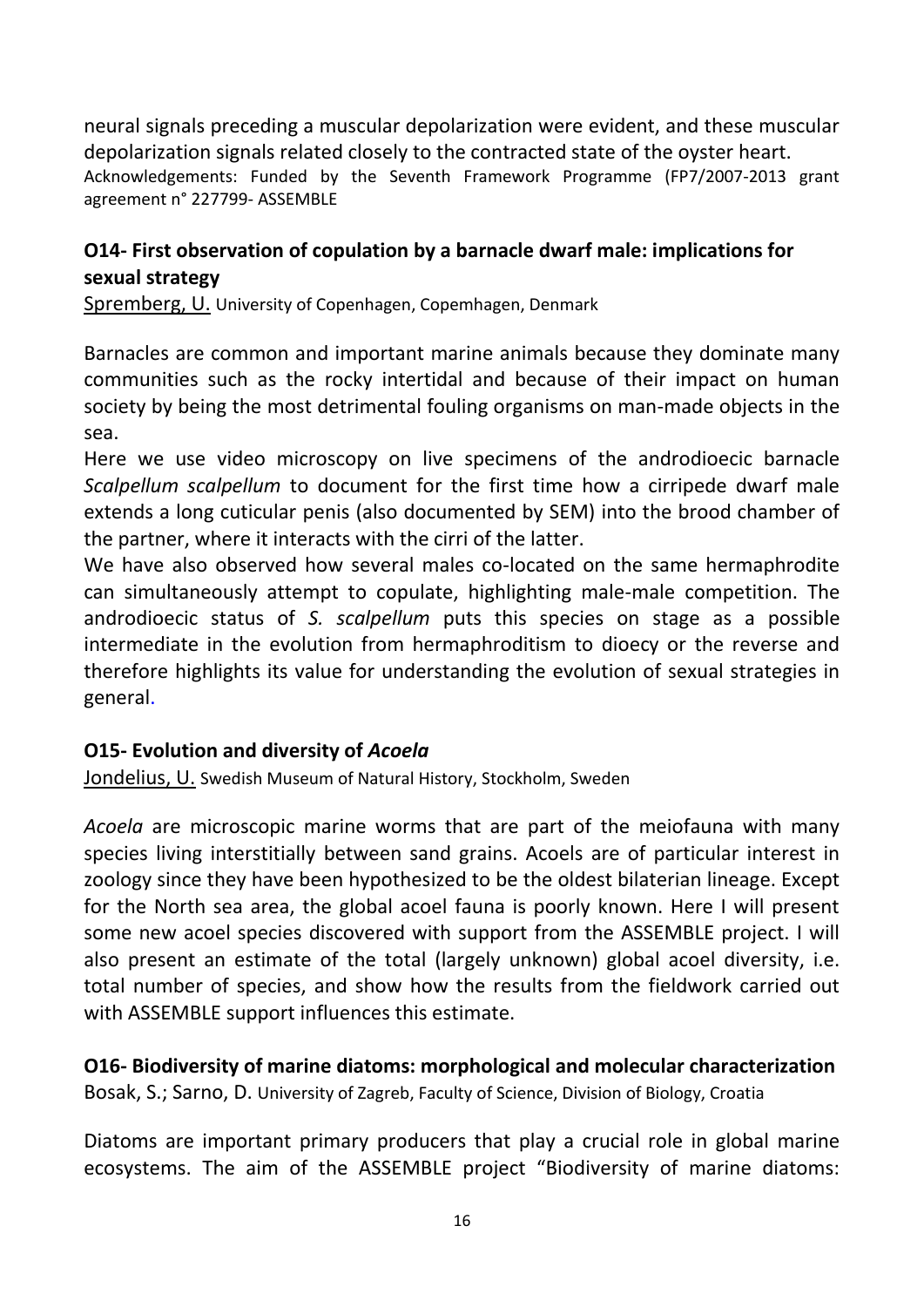morphological and molecular characterization (BIOMARDI)" was to investigate the planktonic species from the Adriatic Sea belonging to the genera *Pseudo-nitzschia, Chaetoceros* and *Bacteriastrum*. The general morphology and ultrastructure of these diatoms were studied with light and electron microscopy and compared with the information from databases, field samples and culture collection available in the host institution (SZN). The results revealed the existence of 9 Pseudo-nitzschia species of which 6 are considered to be potential producers of toxin domoic acid. In addition to the morphological analyses the *Bacteriastrum* taxa were also analysed in terms of molecular phylogeny. In one of the investigated species, *B. jadranum*, we discovered and described a novel strategy of colony formation apparently unique among marine planktonic diatoms.

#### **O17- Studying fresh water and marine biofilms**

Kroth, P.G.; Gruber, A.; Buhmann, M. University of Konstanz, Konstanz, Germany

Benthic surfaces in marine and fresh water habitats can be covered with biofilms, which are often dominated by diatoms and bacteria. Within the framework of ASSEMBLE we have performed two projects focusing on biofilms. We have isolated diatom strains from the Red Sea at the IUI Station in Eilat that were taken from stones at different depths. We wanted to find out whether diatom/bacteria interactions are stronger in oligotrophic waters. In a second project scheduled in September 2012 cryopreservation of diatoms will be studied at the SAMS marine station in Oban. Molecular projects with diatoms strongly depend on the availability of the respective strains. Although many diatoms can be kept in culture over longer periods of time, some strains may become smaller and smaller. Therefore it is essential to develop protocols to maintain and revive frozen diatom cells.

#### **O18- Diversity and dynamics of marine haptophytes**

Edvardsen, B.; Egge, E.; Lucie, B.; Eikrem, W.; Audic, S.; Andersen, T.; Santini, S.; Moreau, H.; de Vargas, C. University of Oslo, Oslo, Norway

Haptophytes are microalgae and a major component of marine plankton communities. Our aim is to provide new knowledge on the diversity and distribution of haptophytes below the genus-level, and how this is affected by environmental factors. We have developed and tested methods for analysing diversity using 454 pyrosequencing, We designed haptophyte-specific rDNA primers and constructed haptophyte databases and phylogenies for taxonomic assignation. We sequenced an artificial haptophyte community and compared the diversity and relative abundances from DNA and RNA/cDNA using various rDNA primers, and different programs to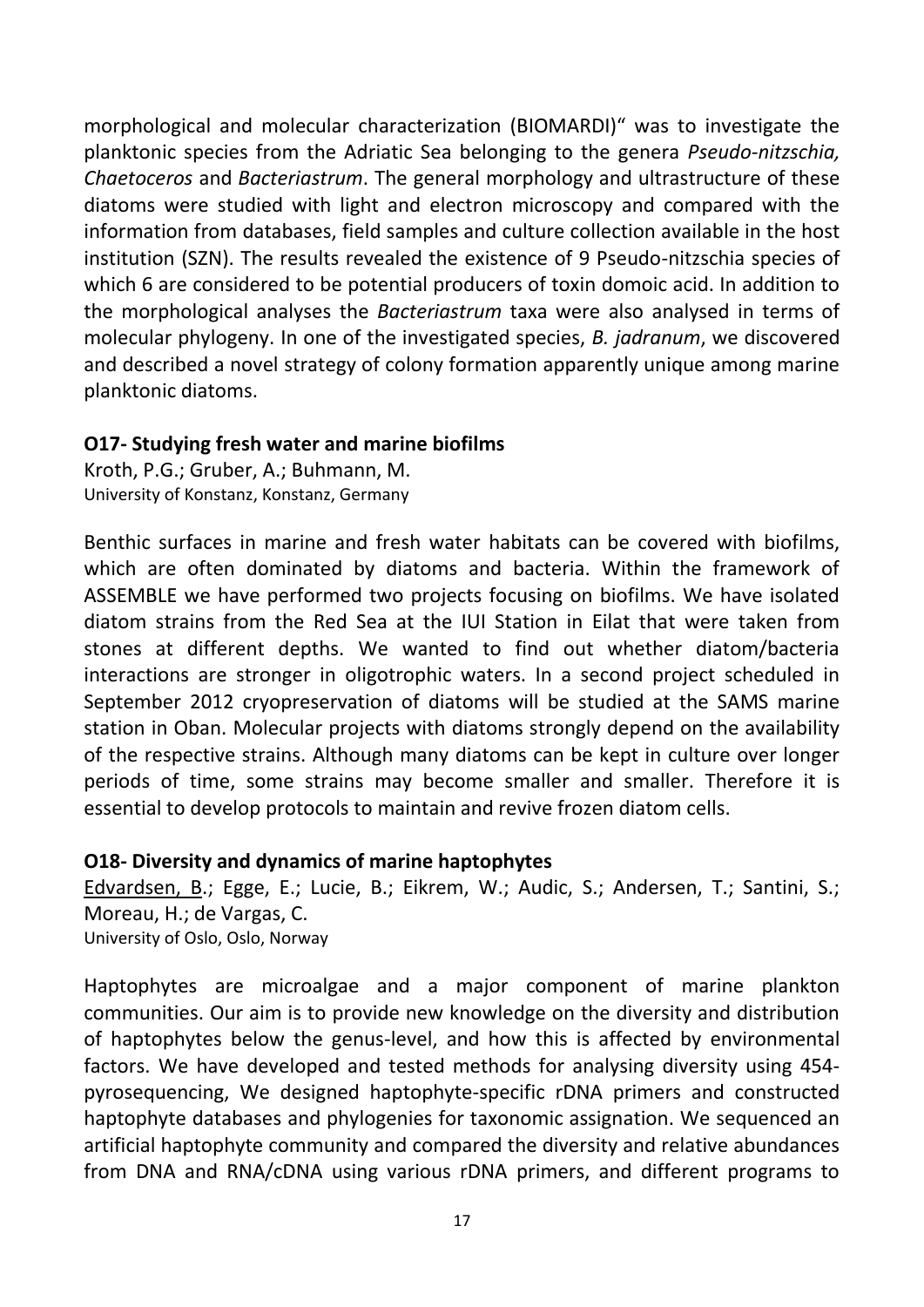remove errors from sequence data. We applied 454-pyrosequencing to samples from six European coastal sites and seasonal samples from Oslofjorden, and combined this with electron microscopy. We propose a strategy to more accurately depict the haptophyte diversity using 454-pyrosequencing and present results using this strategy.

# **O19- Can we use coralline algae to reconstruct ENSO and associated biotic changes?** Kamenos, N.A., Burdett, H.L.

University of Glasgow, Glasgow, United Kingdom

Red coralline algae have been used to show biotic-climate relationships in the north Atlantic and provide an ideal tool for investigating historic ENSO associated upwelling events and their relationships to biotic change. ENSO cycles can be associated with significant rainfall which reduces coastal water salinity over several days. Thus, before reconstructing upwelling events using coralline algae we investigated if changes in salinity affected the accuracy of palaeoclimatic signals recorded by the algae. Intertidal and subtidal coralline algae from Chile were exposed to falls in salinity simulating ENSO associated runoff events. Stress levels in the algae were monitored by assessing intracellular dimethylsulphoniopropionate (DMSP) concentrations and recording algal photosynthetic yield. Salinity did not significantly alter intracellular DMSP concentrations or photosynthetic yield suggesting no substantial stress responses by the algae. Absence of freshwater induced stress suggests red coralline algae faithfully record palaeoclimatic signals and sets the scene for understanding ENSO associated upwelling and associated biotic changes.

#### **O20- The Potential Impact of Coralline Algae Habitats on Local Climate**

Burdett, H.L.; Kamenos, N.A.

University of Glasgow, Glasgow, United Kingdom

Algae produce dimethylsulphoniopropionate (DMSP) and its derivative dimethylsuphide (DMS). Atmospheric DMS promotes cloud formation, impacting local climate. Until recently, dinoflagellates in corals were considered the main benthic DMSP producers. We have discovered that coralline algae are another major benthic producer of DMSP so their influence on DMS-driven climatic effects may be considerable. We investigated concentrations of DMS/P over coralline algae (coralligene biotopes), sea grass and sand from 3 to 65m near Banyuls-Sur-Mer, France. Water above sandy areas contained variable DMS/P concentrations (13-25 umol  $/L$ ), while water above sea grass contained low DMS/P concentrations ( $\approx$ 12 umol /L) possibly behaving as a sink. Water above coralligene biotopes contained consistently high DMS\P concentrations at all depths. DMS/P concentrations were all higher than those found in pelagic waters during phytoplanktonic blooms (<3 umol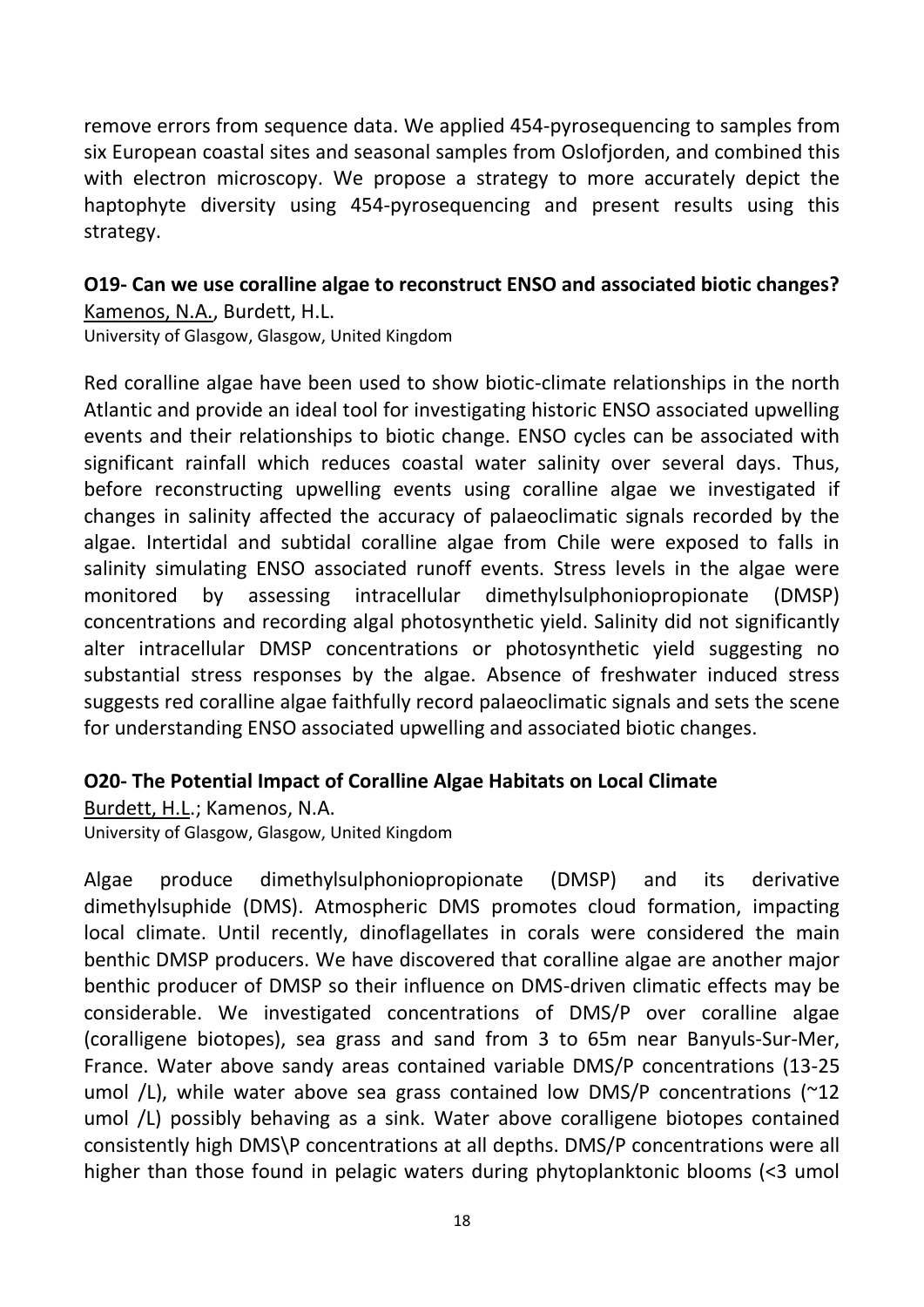/L). Coastal waters, and in particular waters above coralligene habitats, may be important sources of atmospheric DMS/P fluxes with potential influences on local cloud formation and thus local climate.

**O21- Swimming behaviour in pelagic crustaceans: sleepy krill and climate change.** Johnson, M.L.; Thomasson, M.A.; Gaten, E.; Stroemberg, J.O.; Thompson, N.; Klepacki, J.; Tarling, G.A.

Centre for environmental and Marine Sciences, Scarborough, United Kingdom

Developing an understanding of the behaviour of pelagic crustaceans can be challenging. They are difficult to observe in the wild without them reacting to the observer and they are generally not comfortable in aquaria. During a summer campaign in Kristineberg Marine Station we developed a new method that allows the researcher to quantify and analyse swimming activities of the Nordic krill (*Meganyctiphanes norvegica*). We demonstrated that there were sex-related and moult stage related differences in behaviour. Subsequent to this we were able to take the technique to sea and apply it to Antarctic krill (*Euphausia superba*). Here we demonstrated that krill suffer from post-prandial narcosis and may sequester more carbon than we previously thought. In our most recent trip to the waters around South Georgia we have developed a new piece of software that allows detailed analysis of swimming behaviour at sea using short term Fourier transform.

# **O22- Capture rates of the Cold Water Coral Lophelia pertusa on living phyto and zooplankton under different current speed regimes**

 $Orejas C.<sup>1</sup>$ ; Gori, A.<sup>2</sup>; Last, K.<sup>3</sup>; Rad-Menéndez, C.<sup>3</sup>; Roberts, J.M.<sup>4</sup></u>

<sup>1</sup> Instituto Español de Oceanografía, Promontorio de San Martin s/n, 39004 Santander, Spain; <sup>2</sup> Institut de Ciències del Mar (CSIC). Pg Maritim de la Barceloneta 37-49, 08003 Barcelona, Spain; <sup>3</sup> The Scottish Association for Marine Science (SAMS) Oban, Argyll, PA37 1QA, Scottland, United Kingdom; <sup>4</sup> Heriot-Watt University, Edinburgh, Scotland, UK EH14 4AS

To determine prey capture rates by the cold water coral (CWC) *Lophelia pertusa*, under conditions designed to simulate the natural environment, feeding experiments have been conducted with colonies of *L. pertusa* from the Mingulay reef complex (Sea of Hebrides, UK). Potential prey items used were a culture of the marine diatom *Skeletonema marinoi* and freshly captured zooplankton. This is the first time feeding trials with L. pertusa have been carried out using living algae and naturally-occurring zooplankton as opposed to aquarium-grown prey (e.g. *Artemia salina*) or frozen food material. The experimental apparatus consisted of four circular tanks (three experimental tanks and a control); in each tank current speed was regulated, and in order to test the live prey capture efficiencies, three different current speeds (2 cm.s-1, 5 cm.s-1 and 10 cm.s-1) were used for each experiment. Our results shows clear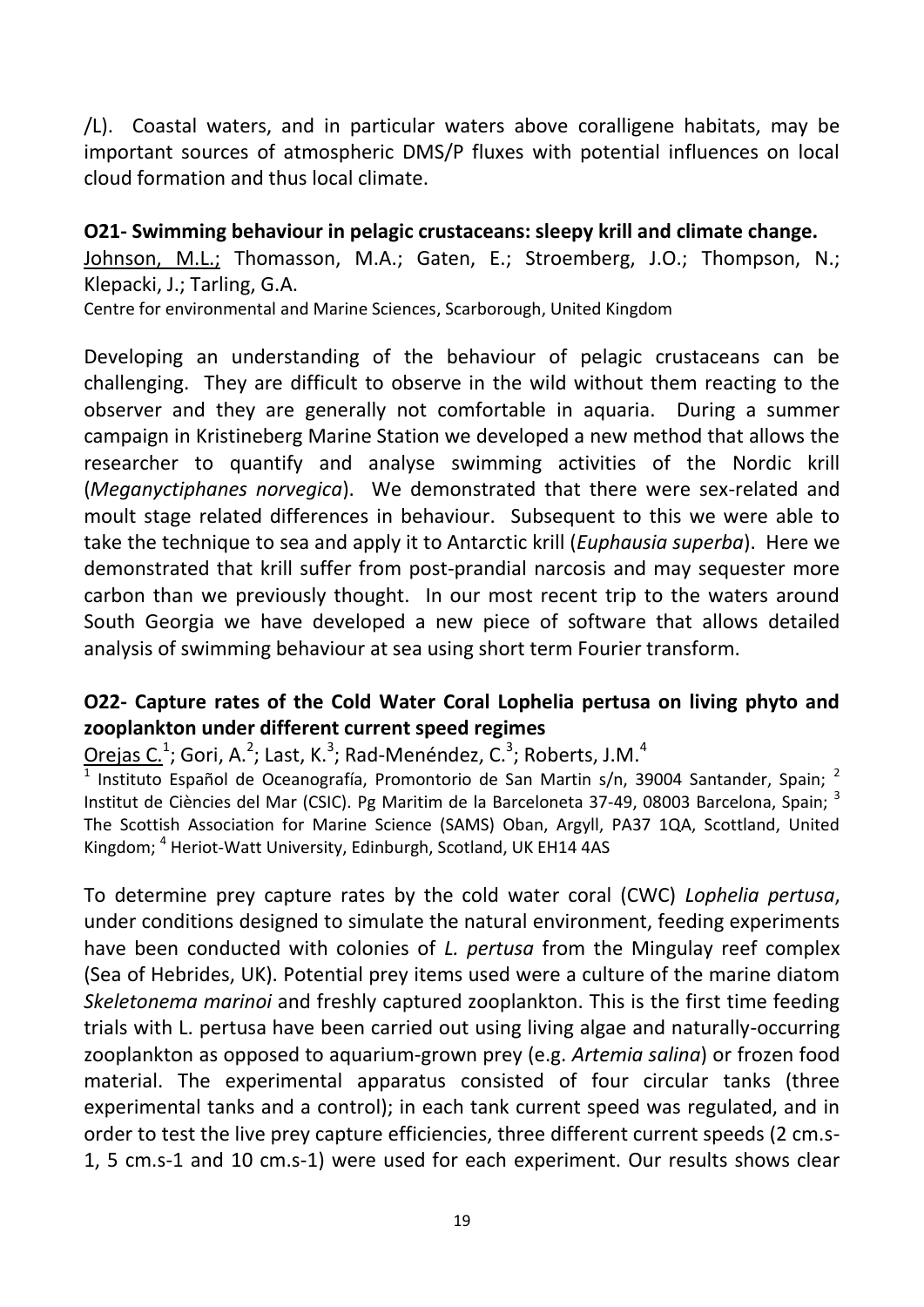differences between the three current speeds. *Lophelia* successfully captured algae under 5 cm s-1 and zooplankton between 2 and 5 cm s-1 whereas at the higher current speeds both algae and zooplankton capture could not be significantly detected. These results will be discussed in context to the natural environmental conditions of this CWC species.

## **O23- Effects of stressful environmental factors in lagoonal ecosystems on marine microbial and invertebrate populations**

Chatzinikolaou, E.; Pavloudi, C.; Vasileiadou, A.; González-Wangüemert, M. Hellenic Centre for Marine Research - Institute of Marine Biology, Biotechnology and Aquaculture, Heraklion - Crete, Greece

Lagoons are extreme and dynamic ecosystems characterized by vigorously changing temporal and spatial conditions. Lagoons host a number of important human activities inside and around their limits, and as a result such fragile environments may be subjected to intense stress. Stress responses of benthic populations and bacterial communities were investigated on three different levels: a) Imposex implications of gastropod species were examined, b) Genetic structure of polychaete communities was investigated through process of COI gene and c) Bacterial DNA was analyzed with cultivation-independent approaches to depict the bacterial community composition. The aim of the present study was to elucidate the role of stress factors on the benthic communities of lagoons and to compare responses between lagoonal communities of different geographical areas.

#### **O24- Biological effects of xenobiotics on marine organism**

Niedźwiecka, N.; Grzyb, K.; Podgórska, B.; Węgrzyn, G.; Skorkowski, E. F.; University of Gdansk, Gdansk, Poland

It has been well established that many environmental contaminations can act as toxicants and marine organism appears to be sensitive to the effects of xenobiotics. Toxicant can compete with metabolism for their nuclear and cellular bindings sites. The molecular and cellular actions of these toxicants have been tested in our laboratory. Tributyltin (TBT) is known to exert toxic effect on herring spermatozoa viability, lactate dehydrogenase activity and cause creatine kinase release from damaged spermatozoa. Cadmium is one of the most harmful heavy metals to animals and is an environmental contaminant in sea water. Cadmium shows strong inhibition of the malic enzyme in herring spermatozoa and could influence viability and motility of spermatozoa in the water of Gdansk Bay, region were herring spawning occurs. Mutagenic effect of some xenobiotics can be tested on marine bacteria *Vibrio harveyi*  A16 strain using Ame's mutagenicity test.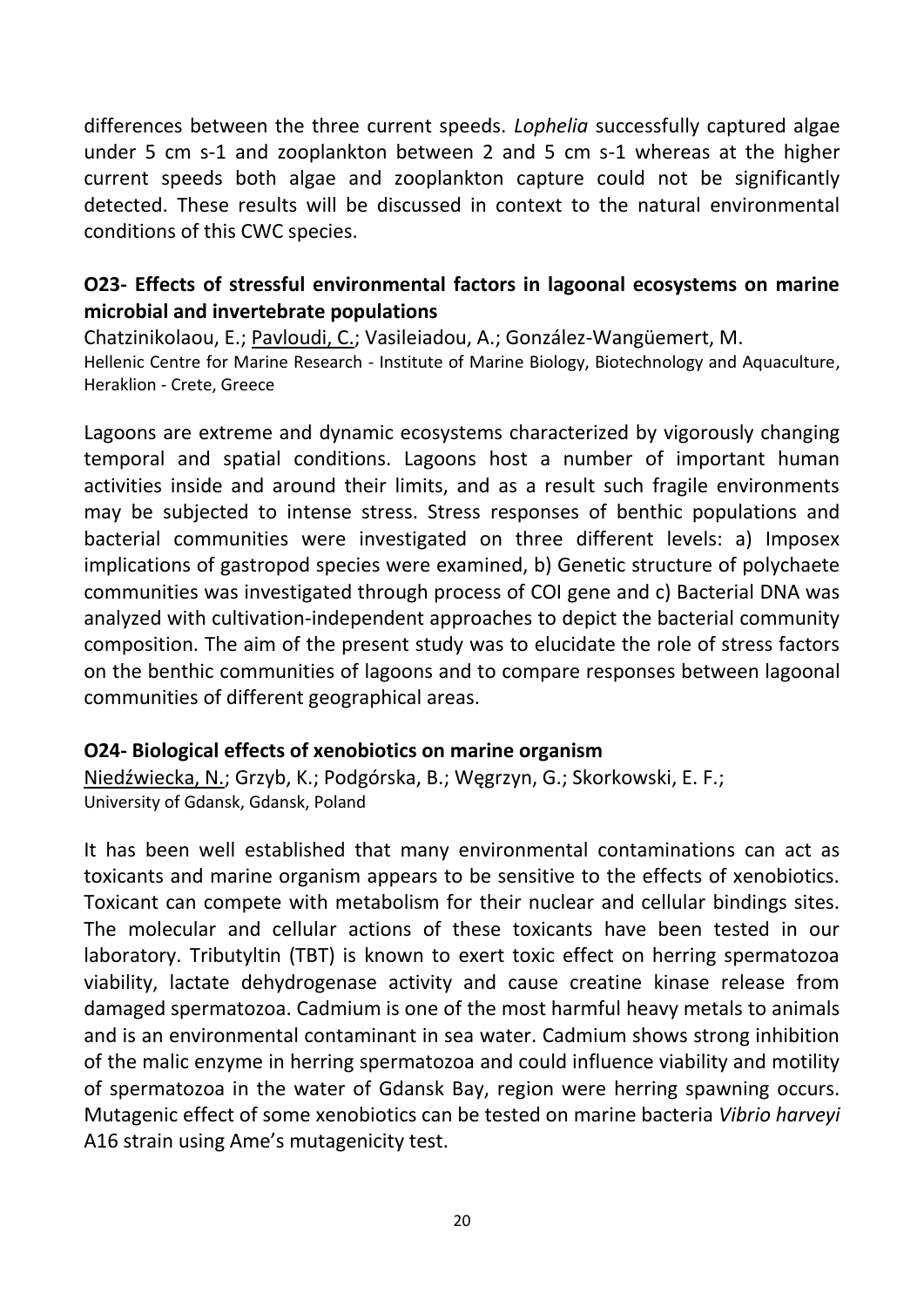# **O25- Developing hypothalamus-pituitary-thyroid axis disruption in zebrafish by common aquatic contaminants**

Campinho, M.A.; Power, D.M. CCMAR - Centro de Ciências do Mar, Gambelas, Faro, Portugal

Ioxynil (IOX) and diethylstilbestrol (DES) are common contaminants in aquatic systems. Previous studies indicate IOX and DES disrupt the hypothalamic-pituitarythyroid (HPT) axis in teleosts but via a non-goitrogenic effect. We hypothesize that the effect of both IOX and DES is through their action on the differentiation state of tissues and cells of the HPT axis rather than through disruption of central thyroid hormone regulation. Experiments revealed that neither IOX nor DES disrupted ZF hypothalamic development but both modified thyrocyte development. The inhibitory effect of DES on ZF thyroid development only occurred at low concentrations. The inhibition of thyrocyte development by IOX (1 and  $0.1\mu$ M) and DES (0.1 $\mu$ M) was correlated with altered heart morphology and may indicate an indirect action via altered cardiac development.

Acknowledgements: Pluriannual & FCT SFRH/BPD/66808/2009 grant

# **O26- The impacts of bisphenol A (BPA) on response genes involved in chemical defensome and cell-cycle regulation during rocky (Paracentrotus lividus) sea urchin embryonic development**

Bošnjak, I.; Lepen Pleić, I.; Borra, M.; Iamunno, F.; Benvenuto, G.; Mladineo, I. Faculty of Food Technology and Biotechnology, Zagreb, Croatia (Hrvatska)

Global usage of bisphenol A (BPA) in production of polycarbonate plastic resulted with high concentrations and negative effect of this synthesized chemical in the environment. BPA is severe endocrine disrupting compound and it has high toxic impact on aquatic organisms. Our research focused on determination of toxic effects of BPA on embryonic stages (2-cell, pluteus) of rocky sea urchin. The main goals were: real time quantitative PCR (qPCR) measurement of target genes expressions involved in chemical defensome: multixenobitoic resistance (MXR) mechanism (Pglycoprotein/P-gp, Multidrug Resistance-associated Protein/MRP); endocrine disruption (orphan Steroid Hormone Receptor/SHR2); and cell-cycle regulation (Cyclin B, CDK); insight of ultramorphological changes by transmission electron microscopy (TEM). qPCR results indicate the importance of Pgp as the main member of MXR mechanism in defense against BPA while upregulation of SHR2 gene expression clearly indicate endocrine disruption. TEM results strongly support the hypothesis that higher sublethal concentration of BPA induces disorder in karyokinesis and developmental retardation.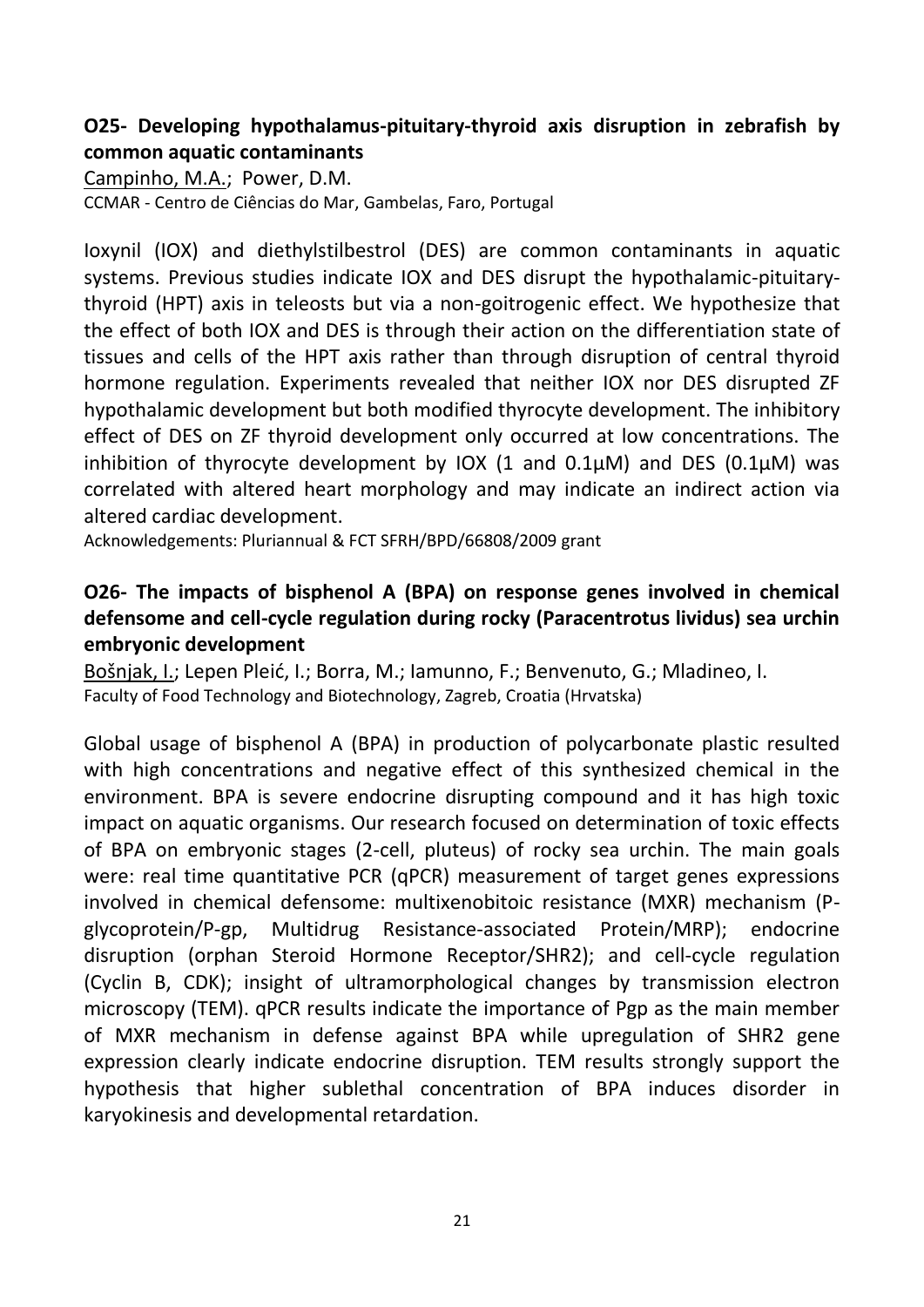# **O27- Assessing the genetic impact of sea urchin restocking**

Segovia-Viadero, M.<sup>1</sup>; Gonzalez-Wanguemert, M.<sup>2</sup>; Serrao, E.<sup>2</sup>

 $1$  University of Alicante, Campus de San Vicente del Raspeig, 03080 Alicante, Spain;

<sup>2</sup> Centro de Ciências do Mar (CCMAR), Universidade do Algarve, Campus de Gambelas, 8005-139 Faro, Portugal

Human exploitation has drastically reduced the abundance and distribution of several invertebrate populations through overfishing and habitat destruction. Restocking can potentially mitigate these impacts and help to reconstitute depleted stocks but genetic repercussions must be considered. In the present study, the degree of genetic similarity between sea urchin (Paracentrotus lividus, Lamarck 1816) individuals reared for restocking purposes and the receiving populations in North of Spain was assessed using 9 microsatellites.

The farmed populations (CIMA & CEP) showed important reduction in the number of alleles, which could indicate an incipient inbreeding. Both the farmed populations and the target ones for restocking (Finisterra, Punta de la Cruz and Laredo), showed significant values of genetic differentiation due to different allele frequencies, number of privative alleles and total number of alleles. Also, lower values of observed and expected heterozigosity were found in reared populations specially in CEP.

These findings indicate a low degree of genetic similarity between reared and sink populations, therefore this restocking initiative is not advisable. Thus it is recommended to utilize broods from the same population for restocking purposes to provide a better genetic match to the wild populations.

# **O28- Impacts of Ocean Acidification on early stages of the crustose coralline alga**  *Phymatolithon lenormandii*

Bradassi, F.; Cumani, F.; Bressan, G. University of Trieste, TRIESTE, Italy

Coralline algae (Corallinales, Rhodophyta) are predicted to be negatively impacted by near-future ocean acidification. The effect of low pH / high pCO2 on early life stages of *Phymatolithon lenormandii* (Areschoug) Adey was studied in a perturbation experiment, carried out by the Sven Lovén Centre for Marine Sciences, Kristineberg, Sweden. Several parameters including mortality, fecundity (spore production and germination), calcification (calcein staining) and development (growth and abnormalities) have been followed for a month under three acidification scenarios: control pH (8.1), -0.1, -0.2 and -0.4 pH units. Our results demonstrate that survival and growth of *P. lenormandii* is impacted by small pH changes (delta=-0.1 pH unit). A negative impact of decreasing pH was observed on all tested parameters including a decreased growth, an increased mortality and a higher rate of morphological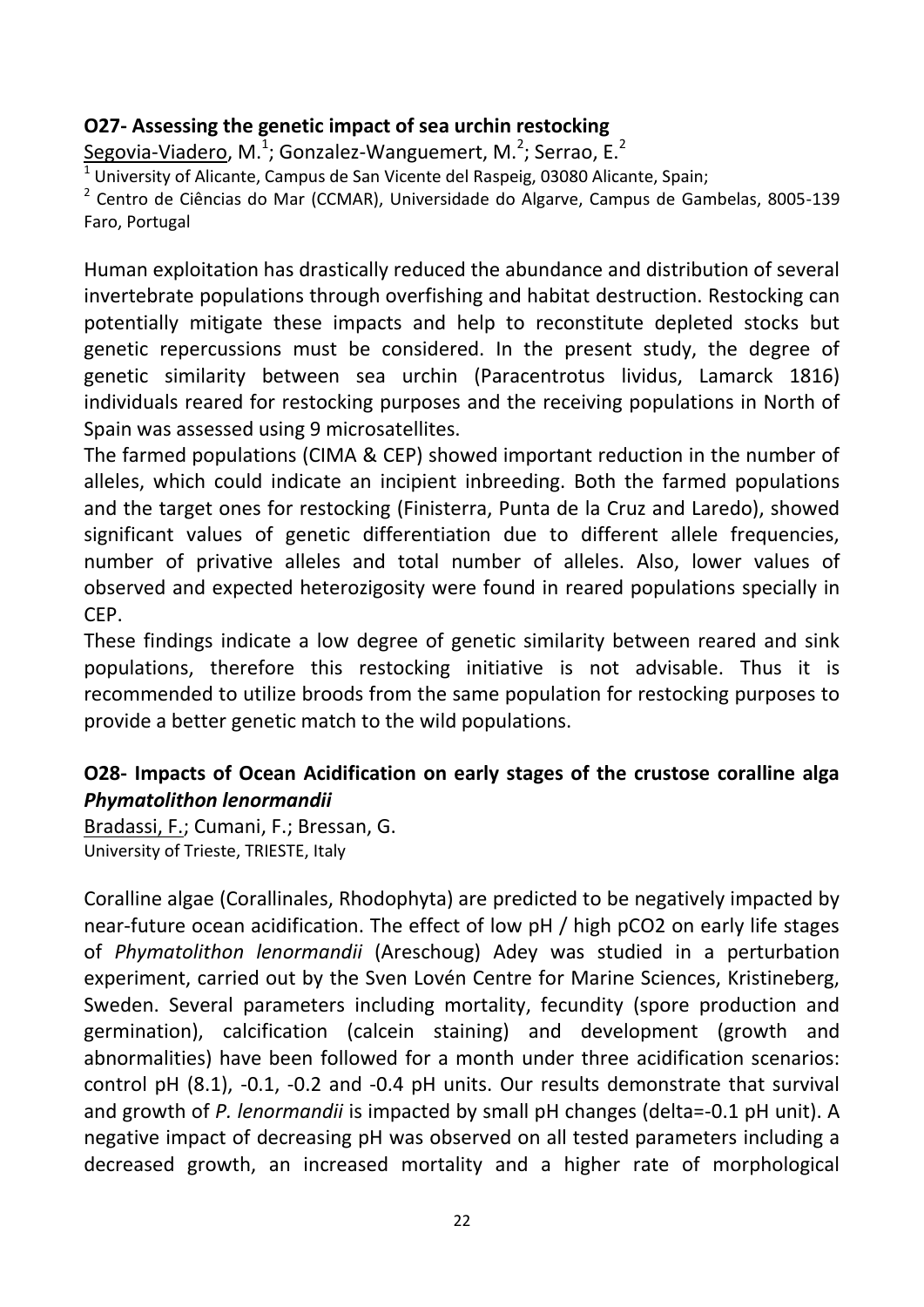abnormalities. A positive growth and calcification was observed at the lowest pH (delta=-0.4 pH unit) but the maintenance of the skeleton under low pH was only possible through a dynamic dissolution/calcification process, a energetically costly mechanism potentially draining resources from other vital processes.

#### **O29- Ocean acidification impacts regeneration of Red Sea corals**

Horwitz, R.

Interuniversity Institute for Marine Sciences, Eilat, Israel

Ocean acidification (OA) is threatening the future of coral reef ecosystems. Mounting experimental evidence suggests that OA negatively impacts fundamental life functions of scleractinian corals, including growth and sexual reproduction. Although regeneration is regarded as a chief life function in scleractinian corals, the effect of OA on regeneration processes has not yet been investigated. Regeneration is critical to the persistence and resilience of coral reefs and is essential to coral survival. The rapidity of this process is vital, since fast lesion healing prevents settlement and subsequent overgrowth by competing organisms or total disruption of the physiological integration capacity of the colony. To evaluate the effects of OA on regeneration, the common Indo-Pacific corals *Favia favus, Porites sp., Acropora eurystoma* and *-Stylophora pistillata* were inflicted with lesions and placed in three  $pCO2$  levels: ambient seawater, medium and high  $pCO<sub>2</sub>$  conditions. The long-term study examined physiological, histological and photosynthetic parameters. Results revealed all coral species with significantly higher tissue regeneration in ambient conditions as compared to medium and high pCO2 conditions. Specifically, regeneration of *Porites sp.* decreased by 42% and 54% in medium and high pCO<sub>2</sub> treatments, respectively, compared to ambient conditions. Additionally, the darkadapted maximal quantum yield (Fv/Fm) measured in *Porites sp.* was reduced by 14% and 10% in medium and high  $pCO<sub>2</sub>$  treatments, respectively, compared to ambient conditions. This study demonstrates that OA could have a compounding influence on coral regeneration following injury infliction, potentially affecting the capacity of a reef to recover following environmental disturbance.

### **O30- Changes in microbial communities associated with Cnidarian in a natural pH gradient**

Meron, D.; Rodolfo-Metalpa, R.; Buya, M.C.; Fine, M.; Banin, E. Bar Ilan University, Ramat Gan, Israel

Ocean acidification, resulting from rising atmospheric carbon dioxide concentrations, is a pervasive stressor that can affect many marine organisms including their symbionts. Studies which examine the host physiology and microbial communities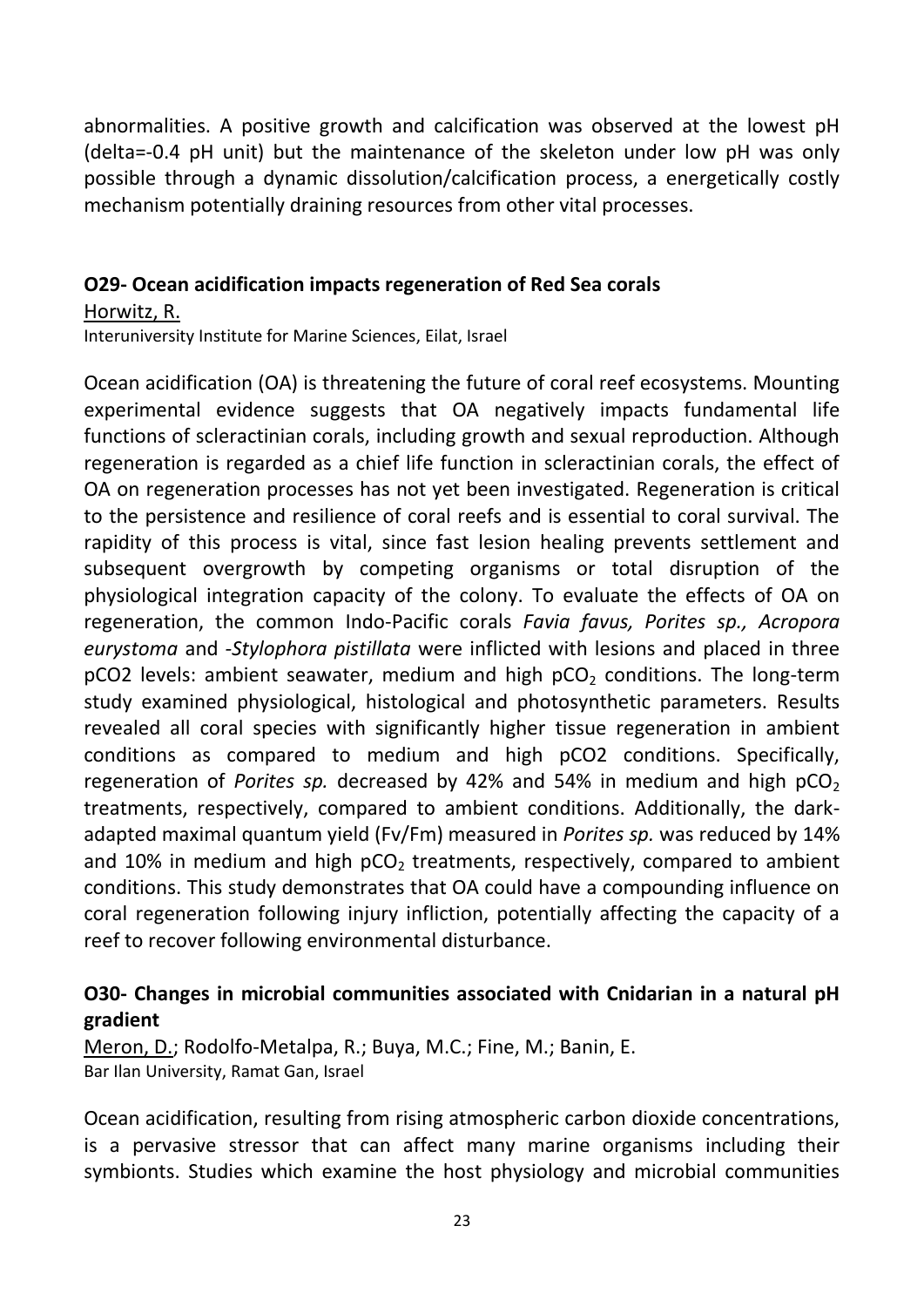have shown a variety of responses to the ocean acidification process. Recently, several studies were conducted based on field experiments, which take place in natural  $CO<sub>2</sub>$  vents, exposing the host to natural environmental conditions of varying pH.

Two Mediterranean coral species, *Balanophyllia europaea* and *Cladocora caespitosa,* were transplanted and exposed to the natural pH gradient. In addition the study examines the sea anemone *Anemonia viridis* which is naturally found along the pH gradient in Ischia (Italy). The physiological parameters of *A. viridis* and its microbial community were monitored.

# **O31- Plastic Fantastic: Plastic Responses to Ocean Acidification in 16 Ecotypes of a Globally Distributed Picoplankton***, Ostreococcus tauri*

Schaum, E.; Rost, B.; Millar, A.J.; Collins, S. Edinburgh University,Edinburgh, United Kingdom

Phytoplankton are the basis of marine food webs, and affect biogeochemical cycles. As CO2 levels rise, shifts in the frequencies and physiology of ecotypes within phytoplankton groups will affect their nutritional value and biogeochemical function. Here, we measure changes in cellular function and growth rate at atmospheric CO2 concentrations predicted for the year 2100 in 16 ecotypes of the marine picoplankton Ostreococcus. We find that variation in responses among ecotypes is on par with published between-genera variation, indicating that single or few ecotypes cannot be used to estimate the future physiology or composition of a species, and thus its response to  $CO<sub>2</sub>$  enrichment. We show that ecotypes best at taking advantage of  $CO<sub>2</sub>$  enrichment by changing their photosynthesis rates most should increase in frequency in a high- $CO<sub>2</sub>$  environment. Finally, information on sampling environment, and not phylogenetic relatedness, is a good predictor of ecotypes likely to increase in frequency.

# **O32- Effect of different CO2 and N regimes on the seagrass** *Cymodocea nodosa* **associated microbial community**

Migliore, L.; Mejia, A.; Santos, R.O.; Thaller, M.C. University of Rome Tor Vergata, Roma, Italy

The importance of seagrasses in the coastal environment is well known, but the response of the meadows to global change is still poorly understood. The analysis of microbial communities under different  $CO<sub>2</sub>$  and N regimes can provide important information about the contribution of the microbial component to the carbon/nitrogen cycles under global warming or organic pollution conditions. For this purpose, the modified SSCP molecular technique and the subsequent identification of the associated microbial community 16S rDNA to the seagrass *Cymodocea nodosa*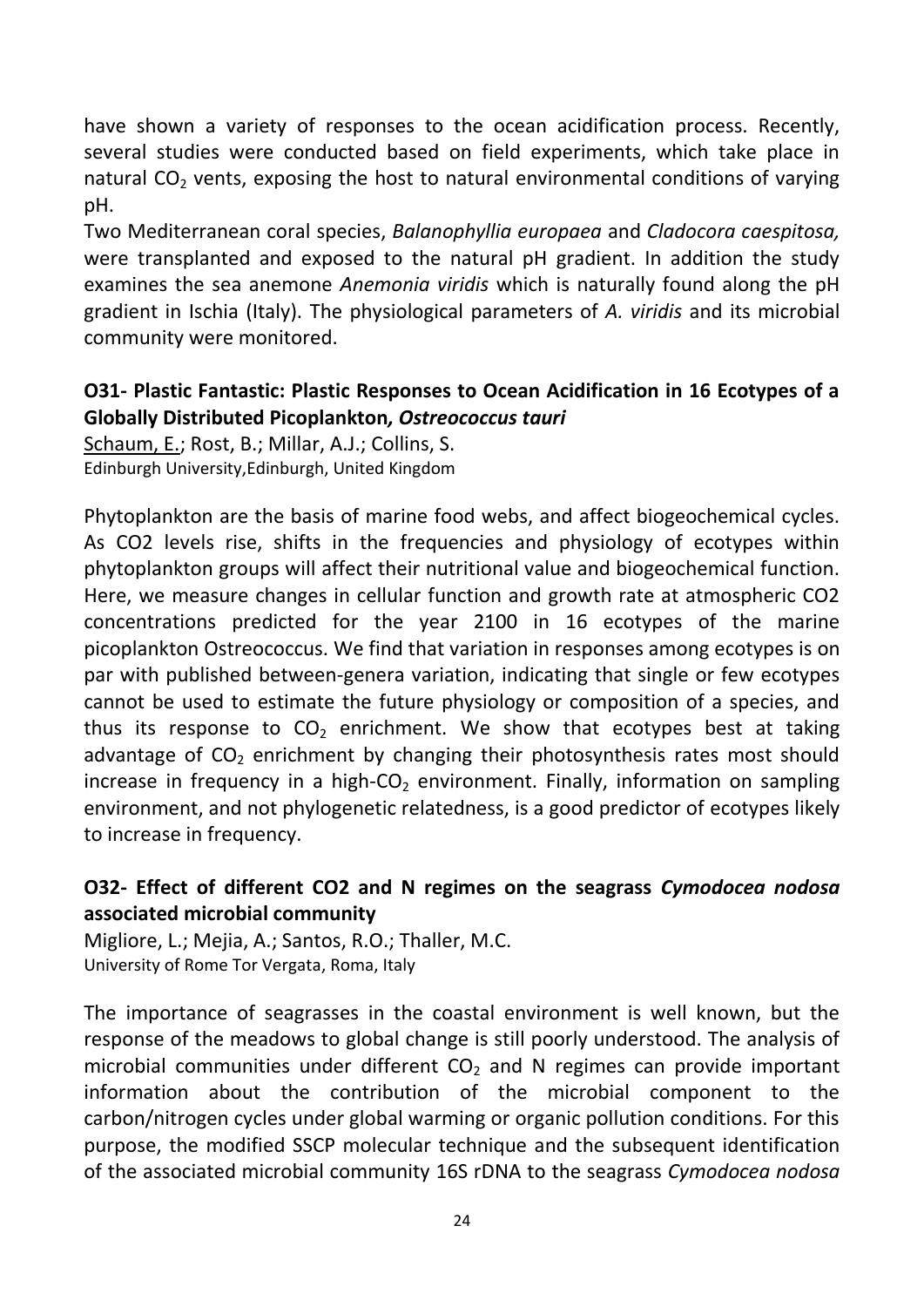have been utilized in a case control study. The first phase of this work has been performed under the ASSEMBLE framework in the Ramalhete Marine Station in Faro (Portugal), where mesocosms are maintained at controlled  $CO<sub>2</sub>$  and N regimes. The molecular analysis has been performed in the Tor Vergata laboratory, Rome (Italy). Samples of *Cymodocea nodosa* (leaves, roots, rhizomes) were collected from both the mesocosms and in the field, in summer and winter. The metagenome from the microbial communities associated with the different plant compartments has been extracted and analyzed. SSCP and band sequencing have provided information about the community structure. This study highlights the role of microbes in seagrass ecosystems under different environmental conditions, as global warming and/or organic pollution.

#### **O33- Exploring the frontier of microbiology thanks to ASSEMBLE.**

Chantal, A.; Claverie, J.-M. CNRS - Aix-Marseille University, Marseille, France

Historically, the term "virus" characterizes the smallest parasitic microorganisms. It is only recently that the concept of giant virus (an oxymoron) was introduced after the discovery of *Mimivirus*, a DNA virus possessing genome of more than 1.2 Million nucleotides enclosed in a micron-sized particle. Few years later, it is now clear that the largest viruses are found in aquatic environments where they infect protists of all major eukaryotic clades. We recently identified the largest of all giant virus, called *Megavirus chilensis*, off the coast of Chili near the Las Cruces marine station. The detailed genomic analysis of this new virus confirmed our previous hypothesis that there was a link between the origin of these viruses and the emergence of eukaryotes. Even more intriguing marine microorganisms were isolated during the same campaign, indicating that totally unexpected life forms are still in the sea to be found.

# **O34- Peripheral oscillators in fish. The sea bass pituitary as a clock and its regulation by melatonin and cortisol**

Isorna, E; Nisembaum, L.G.; Mathieu, G.; Delgado, M.J. Universidad Complutense de Madrid, Madrid, Spain

The *Fish Neuroendocrinology Research Group* of the Complutense University of Madrid investigates the cross-talking between fish circadian and endocrine systems, with emphasis in hormones related with feeding and stress. Currently we study the interaction between cortisol, orexin and ghrelin, with different central and peripheral oscillators in the goldfish (*Carassius auratus*). In order to extend this basic research to aquaculture applications, it is important the use of species with interest in aquaculture, as the sea bass (*Dicentrarchus labrax*). The aim of our Assemble Access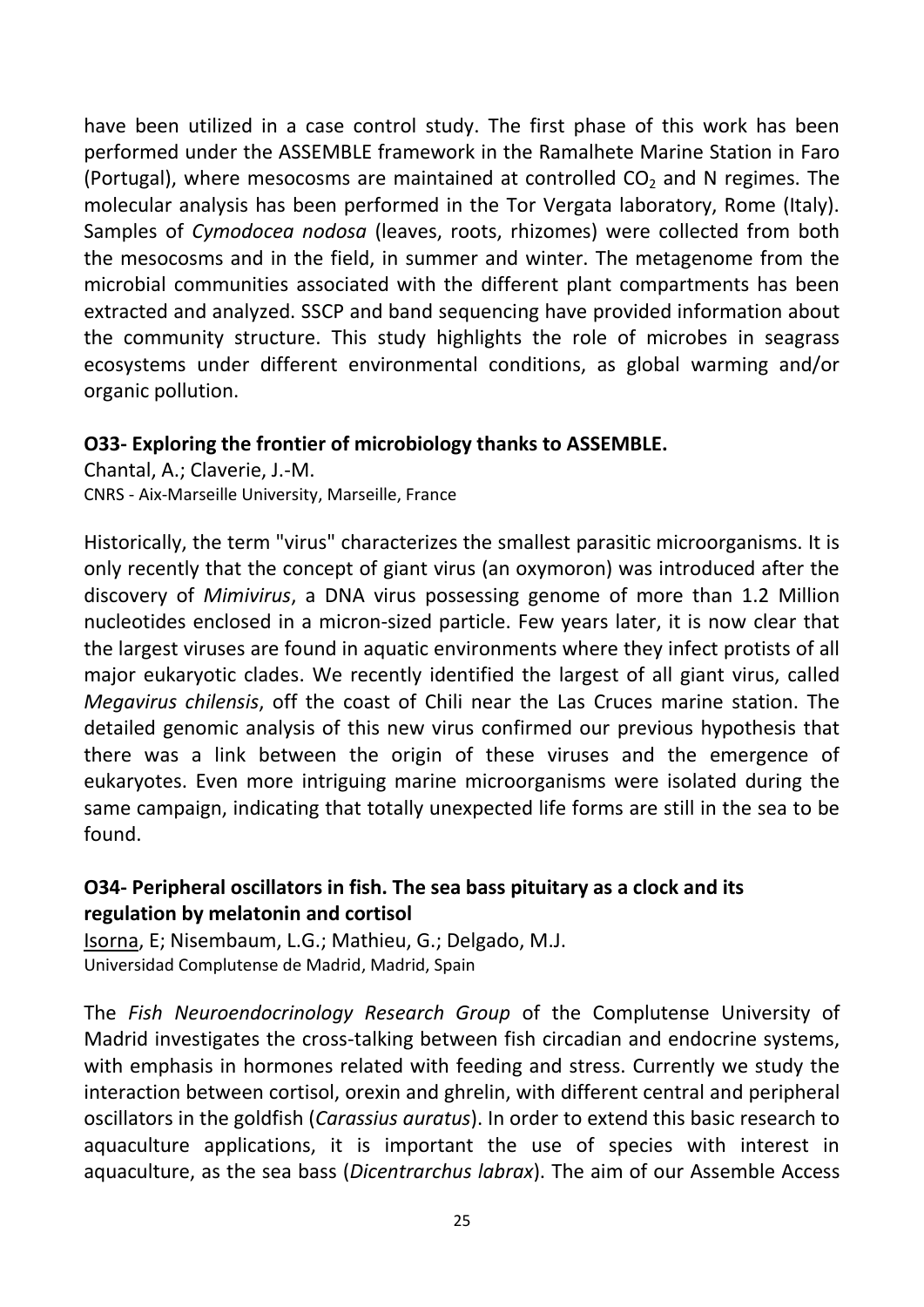Projects in the *Laboratoire Aragó* was to study the putative role of the pituitary as a part of the sea bass circadian system. We have performed two approaches: cell cultures and organotypic cultures. The optimal conditions to perform the culture of pituitary cells were not found. The pituitary organotypic cultures revealed that melatonin and cortisol could regulate the expression of some clock genes and pituitary hormones in the sea bass.

# **O35- Laboratory cephalochordates: the beginning of a new experimental era in amphioxus research**

Benito-Gutierrez, E.; Weber, H.; Bryant, D.V.; Arendt, D. EMBL, Heidelberg, Germany

The chordate amphioxus is a key model system to understand vertebrate evolution. It has been long used in comparative anatomy and developmental biology and more recently in molecular genetics. This long-standing interest in amphioxus has generated a demand over the last 200 years to keep amphioxus in the lab, and currently, to implement functional assays in such a remarkable model. In response to this demand, we have designed, constructed and experimentally validated the first standardised facility for amphioxus husbandry. The facility solves all major drawbacks associated to the practical use of amphioxus as a model system in molecular biology, which are mainly characterised by a limited access to amphioxus material due to the natural constraints of wild populations. Our inland marine facility brings unprecedented possibilities of generating amphioxus lab-based colonies, which are able to breed for significantly longer periods than in nature, providing a regular and controlled source of embryos through the year to implement functional assays in this model. Funding from Assemble was key to understand and reproduce a fairly natural marine ecosystem inland, and to introduce amphioxus from disparate sites in order to develop a normalised system for long-term culturing of virtually any known cephalochordate.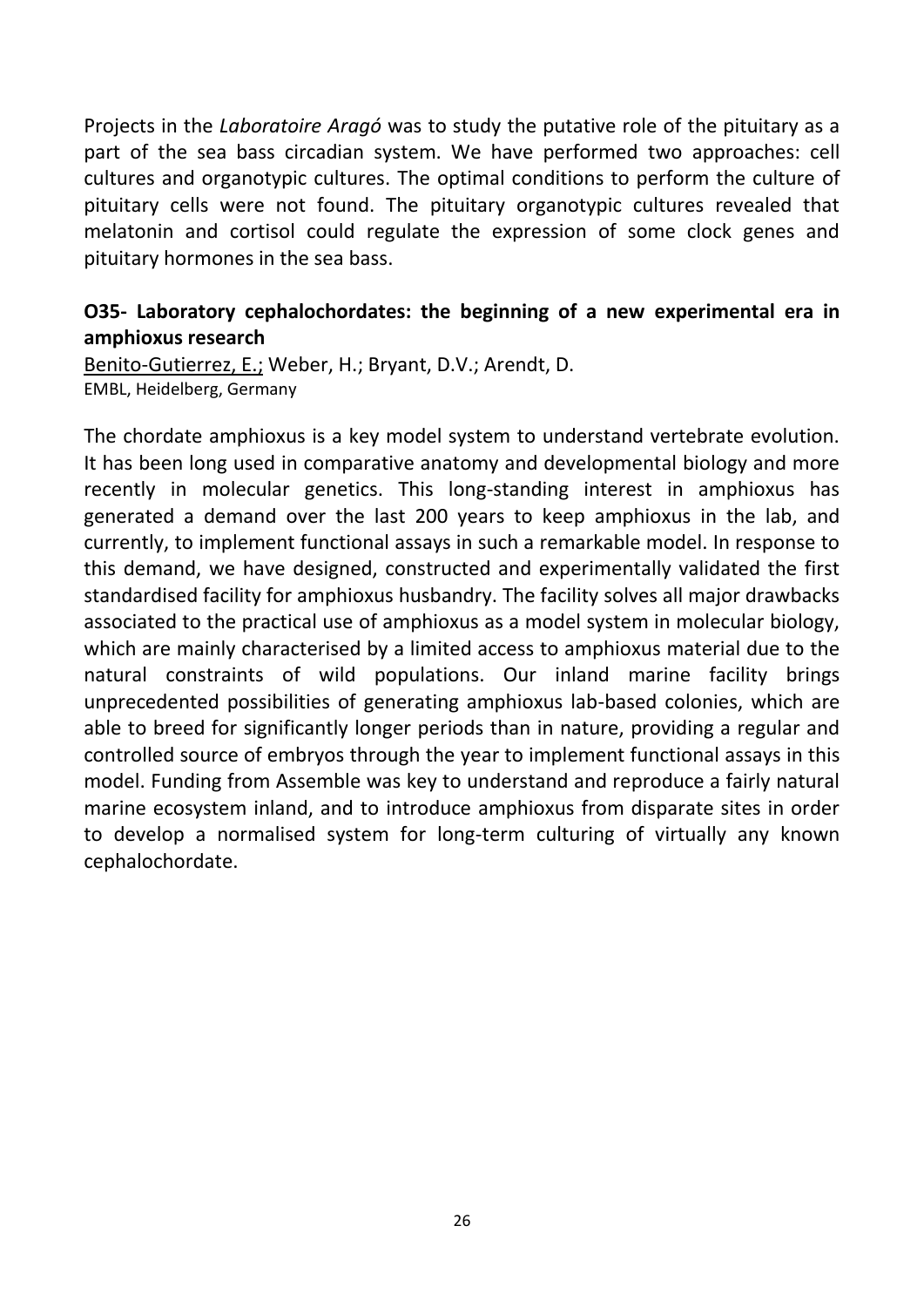# **POSTERS**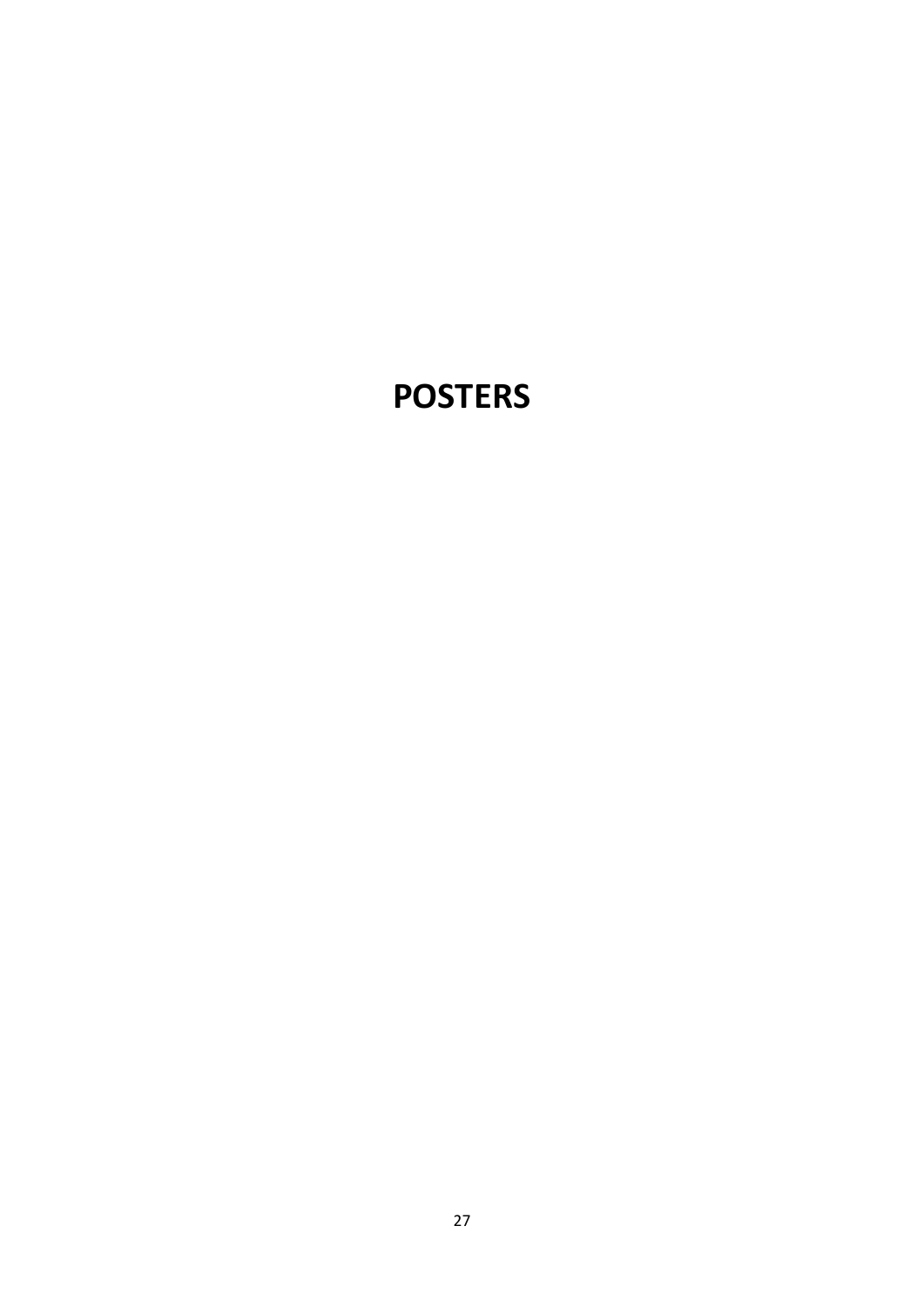#### **P1- EuroMarine - Integration of European Marine Research Networks of Excellence**  Hjelm, U.

Lovén Centre – Kristineberg, University of Gothenburg, Sweden

EuroMarine is a FP7 coordination and support action designed to bring together the three FP6 marine Networks of Excellence (NoE) communities; EUR-OCEANS, MarBEF and Marine Genomics Europe. In doing so, EuroMarine will provide the best expertise and innovation available in European Marine Research, that can respond rapidly to societal needs, environmental demands, well-being and sustainability. The Challenge

Many questions in marine research can only be answered using multidisciplinary methodologies, from the molecular level with genomics and other new emerging technologies integrated together with an ecological, physical and biogeochemical ecosystem approach. This allows us to address novel questions in marine research, paving the way to new and more integrated knowledge systems that impact the way human society deals with the oceans. The challenge of EuroMarine will be to bring marine sciences into the multidisciplinary perspectives of the 21st century. The EuroMarine consortium will build and strengthen a community of marine scientists from marine laboratories in Europe, building the academic foundation for marine research that is the base for innovation.

#### **P2- Prokaryotic phospholipase A2 structural domain is conserved in Cnidaria**

Nevalainen, T.J.<sup>1</sup>; Cardoso, J.C.R.<sup>2</sup>

<sup>1</sup>Department of Pathology, University of Turku, Turku, Finland; <sup>2</sup>Centre of Marine Sciences, Universidade do Algarve, Faro, Portugal

Phospholipases A2 (PLA2) are intracellular or secreted enzymes involved in many physiological and pathological functions, such as digestion of dietary phospholipids, inflammatory reaction and antimicrobial defence. PLA2 members were recently classified according to their structural domains in a novel classification system, and the conserved domain pfam09056 Phospholip\_A2\_3: Prokaryotic PLA2 was identified in secreted PLA2s in bacteria and fungi and also in representatives of the basal animal Phylum Cnidaria including sea anemone *Nematostella vectensis*, hydroid *Hydra magnipapillata* and coral *Acropora millepora* and subsequently lost during evolution. This raises questions about their functional roles and the evolutionary pressures that lead to gene elimination from protostome and deuterostome genomes.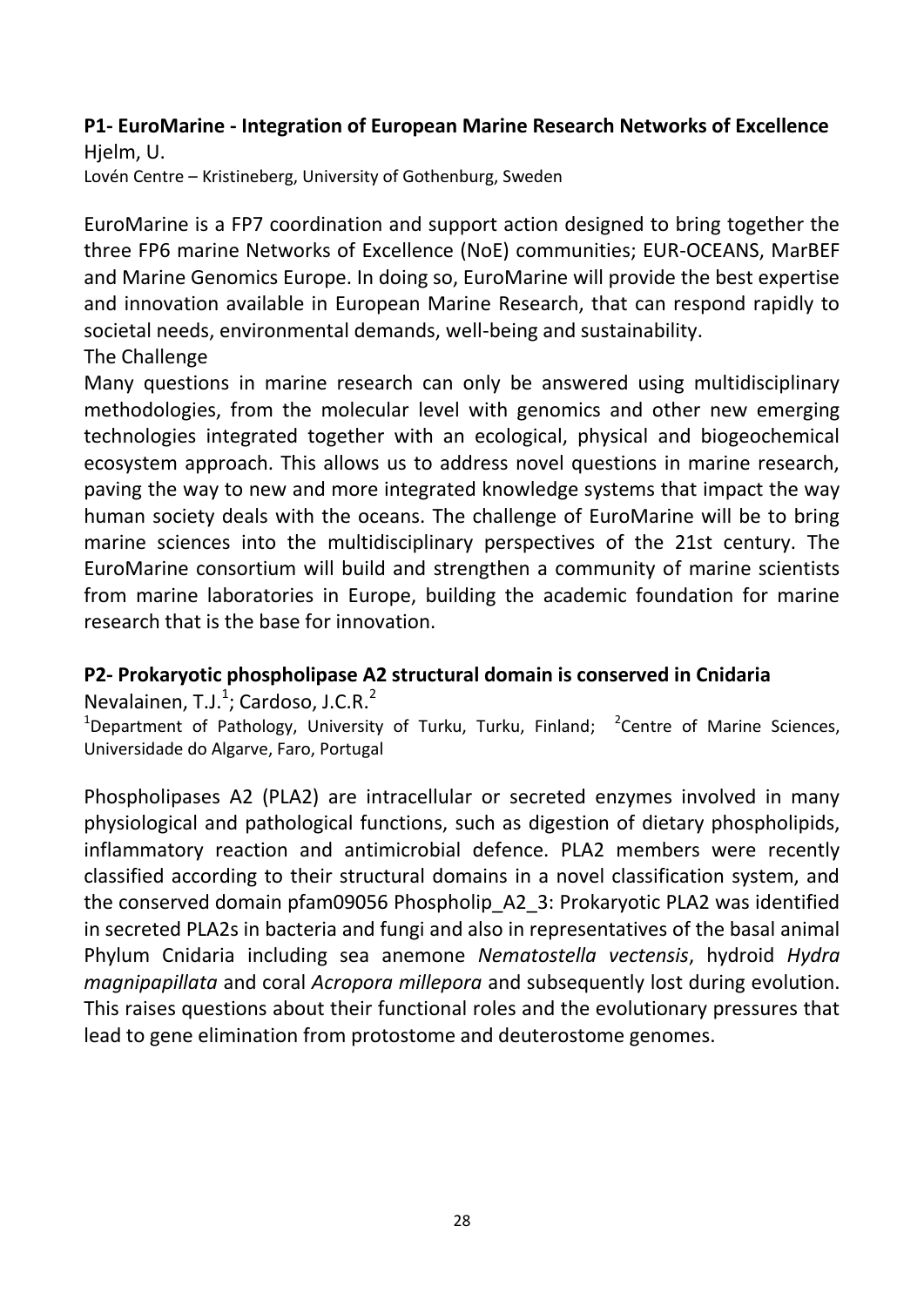#### **P3- OSR but not density affects the strength of sexual selection in a marine fish**

Wacker, S.W.; Mobley, K.B.; Forsgren, E.; Myhre, L.C. ;de Jong, K.; Amundsen, T. NTNU Trondheim, Trondheim, Norway

The operational sex ratio (OSR) and density are considered important factors affecting the strength of sexual selection. We manipulated the OSR and density in a total of 36 experimental breeding populations of the two-spotted goby (*Gobiusculus flavescens*) – a fish with exclusive paternal care. Our treatments consisted of three different operational sex ratios, each at two different densities. We measured mating competition behavior, the opportunity for selection, and selection on four phenotypic traits in males. As predicted from operational sex ratio theory, males became more competitive with increasing female scarcity. In line with this prediction, both the opportunity for selection and realized selection on phenotypic traits increased in males with increasing female scarcity. By contrast, density did not significantly affect the strength of sexual selection. We conclude that the operational sex ratio but not density matters for the strength of sexual selection in this species.

#### **P4- Marine eukaryotic metagenetics: methodological insights**

Fonseca, V. G.; Nichols, B.; Lallias D.; Quince, C.; Carvalho, G. R.; Power, D. M.; Creer, S. University of Algarve, Centre Marine Sciences, Faro, Portugal

Eukaryotic diversity in environmental samples is often assessed via PCR-based amplification of nSSU genes. However, estimates of diversity derived from pyrosequencing environmental data sets are often inflated, mainly because of the formation of chimeric sequences during PCR amplification. We have analyzed the effect of sample richness, evenness and phylogenetic diversity on the formation of chimeras using an nSSU data set derived from 454 Roche pyrosequencing of replicated, large control pools of closely and distantly related nematode mock communities, of known intragenomic identity and richness. Chimera formation in eukaryotes was higher in both richer and more genetically diverse samples, and compared with prokaryote datasets gives a different perspective of chimera formation in pyrosequenced environmental data sets. Further to this, methods to prepare and analyse massive pyrosequencing datasets in this case from European coast samples were tested using different pipelines and in silico approaches. The study contributes to a better understanding of the impact of sampling strategies, inherent PCR-amplification errors and downstream in silico analysis, and gives insight into the pitfalls that can lead to misinterpretation of diversity levels.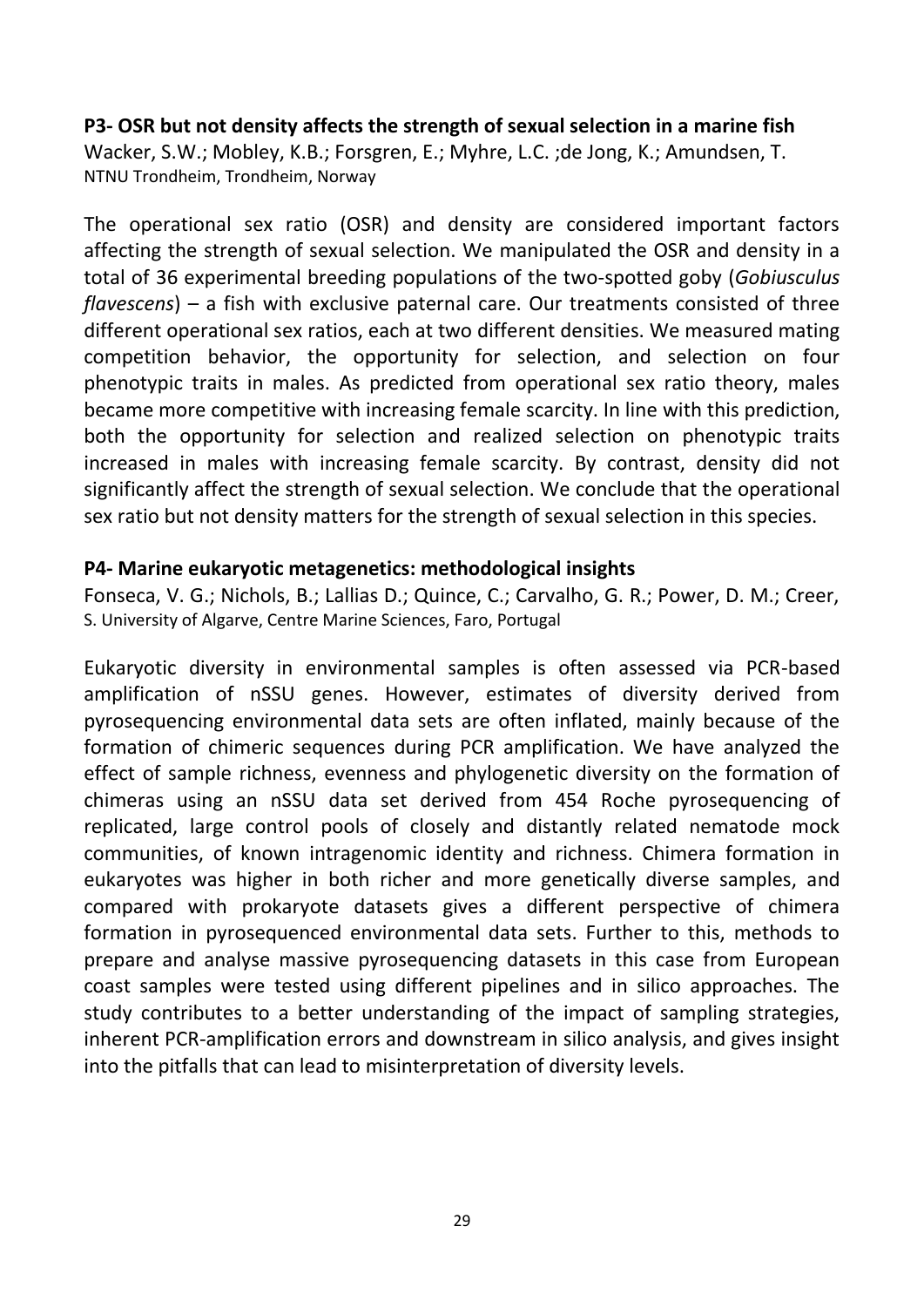# **P5- Quantification and in situ localization of** *ABCB1* **and** *ABCC9* **genes in toxicantexposed rocky sea urchin (***Paracentrotus lividus***) embryos**

Bošnjak, I.; Lepen Pleić, I.; Borra, M.; Mladineo, I. Faculty of Food Technology and Biotechnology, Zagreb, Croatia (Hrvatska)

In sea urchin embryos ABC binding cassette (ABC) transport proteins present an efficient defense mechanisms. Still little is known on the expression of these genes during different embryonic stages. Our research focused on real time quantitative PCR (qPCR) measurement and gene localization of two ABC transporters – Pglycoprotein (ABCB1/P-gp) and sulfonylurea receptor like protein (ABCC9/SUR-like), during embryonic development (first 10.5 hours) of *P. livdus*. Developmental stages (egg, zygote, 2-cell, blastula) were incubated in sub-lethal concentrations of three environmentally relevant pollutants: oxybenzone (50 µM OXI), mercuric chloride (300 nM HgCl2) and trybutiltin (100 pM TBT). In general, we evidenced an increase in mRNA transcript levels of both ABC transporters. Highest increase level was observed in 2-cell stage (ABCB1 - 5.97-fold increase with 50 µM OXI; ABCC9 - 12.81-fold increase with 300 nM HgCl<sub>2</sub>) and overall decrease in blastulae stage. *In situ* hybridization depicted ubiquitous localization of both transcripts within embryo cells, supporting qPCR data and fortifying their protective role in early embryonic development of P. livdus.

**P6- Hormones, reproductive behaviour and secondary sexual traits in black gobies**  Skjæraasen, J.E.; Vindas, M.; Titelman, J.; Mayer, I. Institute of Marine Research, Bergen, Norway

Males compete for female access. This commonly results in the emergence of dominants and sub-ordinants. Typically, dominants are larger and show pronounced secondary sexual traits, while subdominants partly compensate for their behavioural inferiority by enhanced sperm traits. Dominants commonly have elevated plasma androgen levels. It is unclear whether hormonal levels are raised due to dominance or whether dominance causes increased hormonal levels. To study this question wild black goby (*Gobius niger*) males were caught nearby Kristineberg Research station, Sweden. Post-capture fish were distributed into experimental tanks in groups of three; one large, 'naturally' dominant male and two medium-sized males. In each tank one of the latter males received a hormonal implant. Fish were then observed for behaviour for one week. After termination of the experiment secondary sexual traits were examined. Implanted males were outcompeted by the large natural dominants and behaved similarly to the non-implanted males, but their gonad characteristics resembled that of dominants.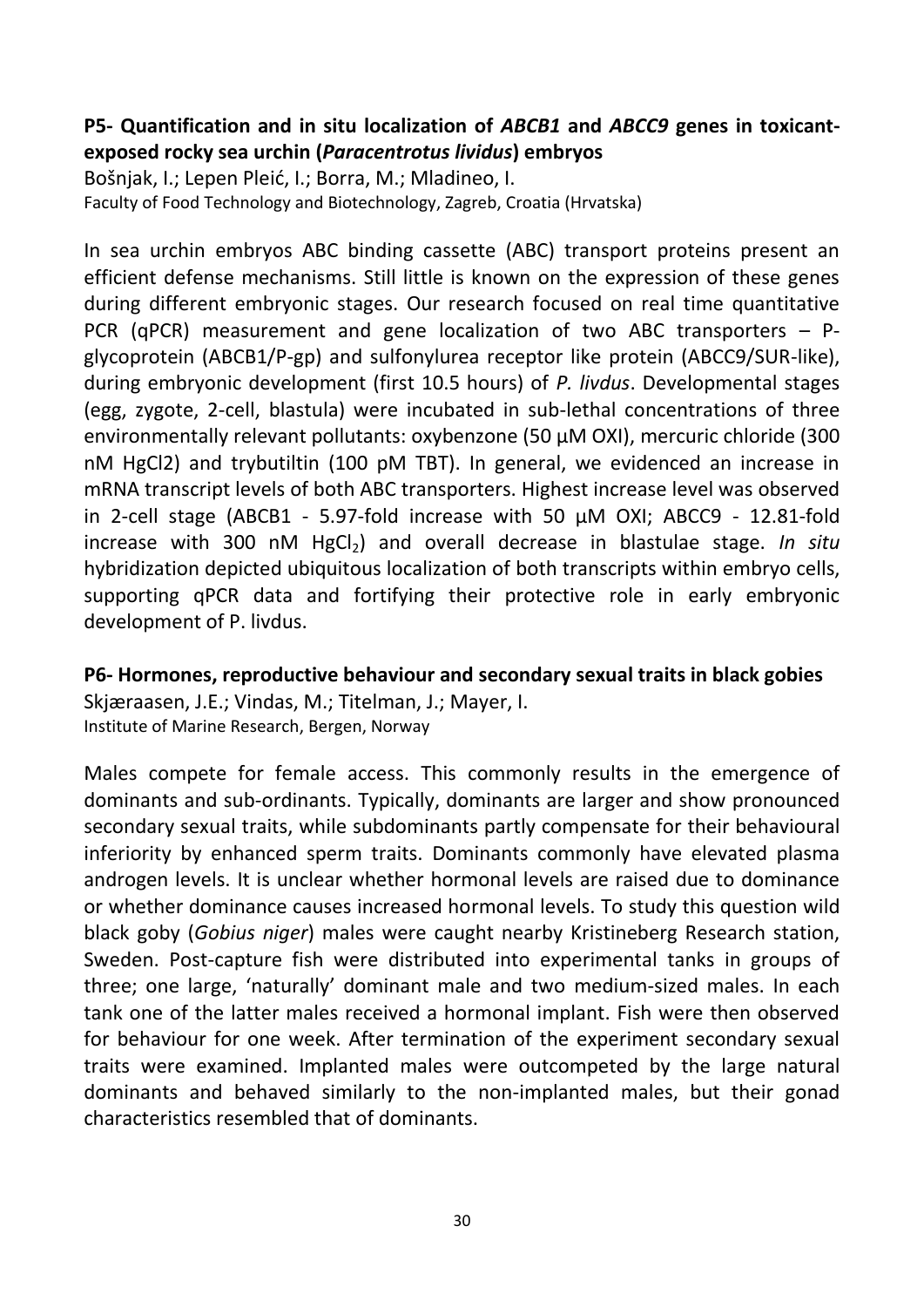#### **P7- Mapping the viscerocranium during sole metamorphosis**

Campinho, M.A.; Román-Padilla, J.; Power, D.M. CCMAR - Centro de Ciências do Mar, Gambelas, Faro, Portugal

Flatfish metamorphosis is the most dramatic post-natal event in vertebrates. Driven by thyroid hormones (TH) the symmetric pelagic larva becomes an asymmetric benthic juvenile. During this process one eye migrates to the future dorsal side of the animal leaving the ventral side "blind". The major tissues of the trunk, muscle and skin, appear to retain symmetry as assessed by histological

and molecular markers. This led us to hypothesise that metamorphosis drives asymmetry in the head during flatfish metamorphosis. To test this hypothesis fluorescent light microscopy and immunohistochemistry is being used to map changes in the head during metamorphosis. The results suggest that asymmetry in the cranium is restricted to the eyes and accessory structures and that other muscle and skeletal structures remain symmetric.

Acknowledgements: FCT PTDC/MAR/115005/2009 project and FCT SFRH/BPD/66808/2009 grant

#### **P8- Provision of access to biological materials – CCAP providing Remote Access and Transnational Access**

Campbell, C.N.; Achilles-Day, U.E.M.; Clarke, A.; Cole, E.C.M.; Field, J.; Gachon, C.M.M.; Heesch, S.; Küpper, F.C.; Rad Menéndez, C.; Saxon, R.; Veszelovszki, A. and Day, J.G. SAMS, Oban, United Kingdom

Biological materials provide the fundamental building-blocks on which science is developed. A key facet of the ASSEMBLE project has been the provision of access to marine biological materials. The Culture Collection of Algae and Protozoa (CCAP) at the ASSEMBLE partner institute of SAMS, has to date provided 156 cultures of algal, cyanobacterial and protozoan strains for 15 remote access (RA) projects. The cultures provided encompassed a broad taxonomic diversity including: cyanobacteria, brown seaweeds, diatoms, dinoflagellates, green microalgae, fungal seaweed pathogens, and colourless heterotrophic flagellates. Additionally, CCAP has hosted, or been responsible for providing biological materials for 18 out of the 35 transnational access (TA) proposals accepted for SAMS. The aims of these projects covered a wide spectrum of scientific topics including projects as diverse as: investigating effect of iron concentrations on cultures, cryopreserving algae, looking for biotech potential products in cyanobacteria, characterising polar cyanobacteria, feeding trials for cold water coral and more. During the lifetime of the project support protocols for visitors were developed and refined to provide a fit-for-purpose flexible system.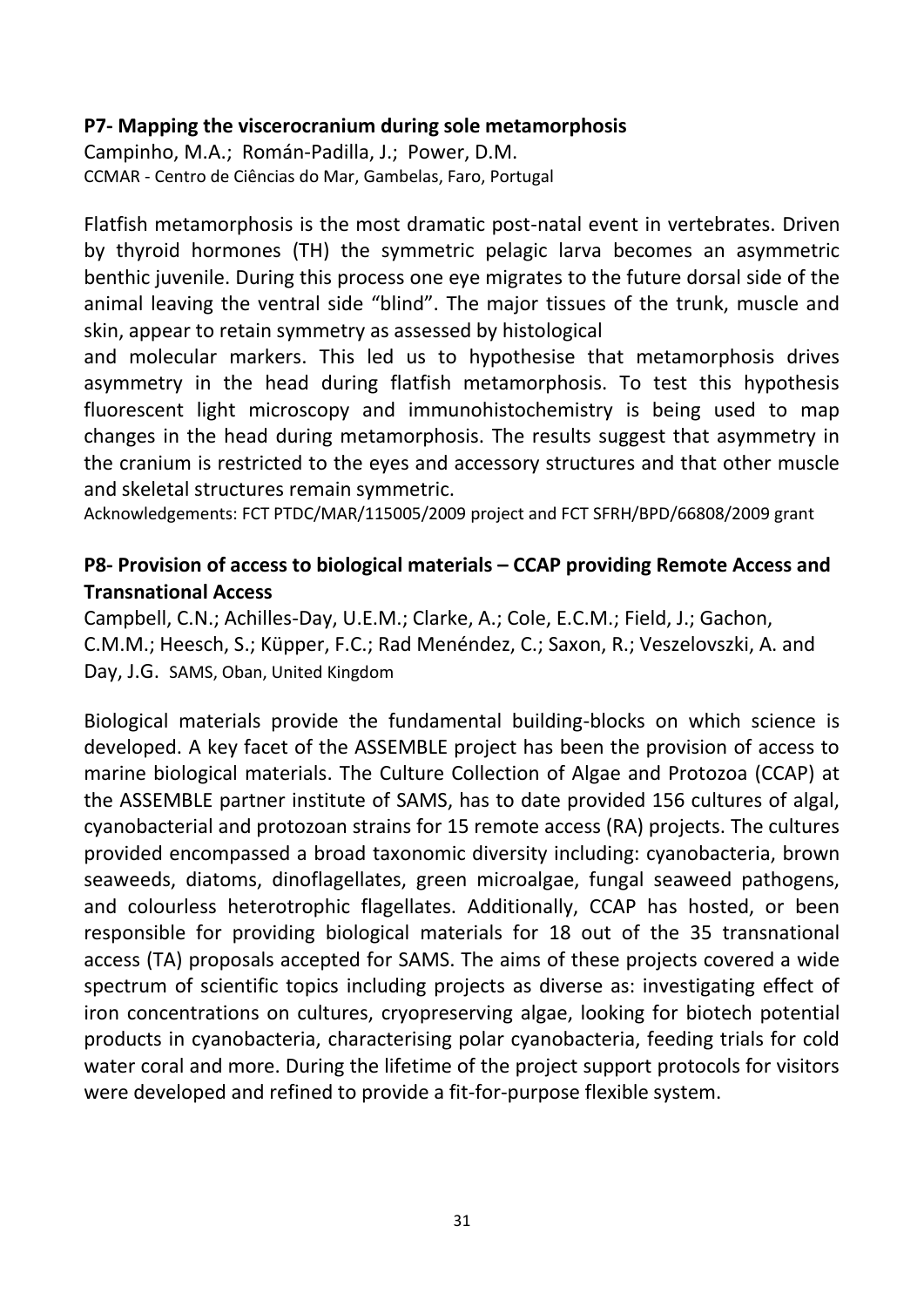#### **P9- Cryopreservation of** *Phaeocystis antarctica*

Gäbler-Schwarz, S.<sup>1</sup>; Achilles-Day, U.E.M.<sup>2</sup>, Menéndez, C.R.<sup>2</sup>; Campbell, C.N.<sup>2</sup>; Day,  $J.G.<sup>2</sup>$ 

<sup>1</sup>Alfred Wegener Institute for Polar and Marine Research, Bremerhaven, Germany; <sup>2</sup>Culture Collection of Algae and Protozoa, Scottish Association for Marine Science, Oban, UK

The prymnesiophyte genus *Phaeocystis* plays a crucial role in the ecology and biogeochemistry of almost all marine ecosystems. The two cold water colony-forming species of this genus, *P. pouchetii* in the Arctic and *P. antarctica* in the Southern Ocean, are known to be key species within their habitats. To address questions on the genetic diversity and ecological response patterns of these important taxa large numbers of clonal isolates have been established in a unique culture collection at the Alfred Wegener Institute in Bremerhaven, Germany. However, at present the wider scientific community cannot access these strains and their long-term conservation, after the project funding ends, cannot be guaranteed. Cryopreservation (ultra-low temperature storage) could be the answer to these problems as it could guarantee the long-term security of this genetically and ecological interesting collection. Thus ensuring their availability, and accessible, to the wider scientific community. Preliminary results and the success of different cryopreservation methods including the application of novel non-penetrating cryoprotective strategies will be presented.

#### **P10- Ocean acidification and gene expression in echinoderms**

Hazan, Y.

The interuniversity institute for marine science in Eilat and the Ben Gurion university, Eilat, Israel

Recent research indicates that ocean acidification (OA) will impact many marine organisms. OA is an anthropogenic global stressor and, despite intensive study, its short and long term impacts on marine biota are unclear and many open questions remain. Most OA research has focused on the effects of decreased pH on calcification rates of calcifying organisms. Relatively few studies were done at the genetic level and predictions about possible changes in gene expression under projected OA conditions are very limited. The proposed research will examine the effects of OA on echinoderm genetics as OA most likely has a species specific impact on echinoderms (Dupont et al., 2010). Echinoderms are keystone species in the marine ecosystem as ecosystem engineers and bioturbators (grazing sea urchins and sea stars), and as part of the food chain (prey for carnivorous fish and crustaceans). Sea urchins are also exploited for food in many coastal areas. Thus, this study will enhance the basic knowledge of the effects of projected OA on gene expression in echinoderms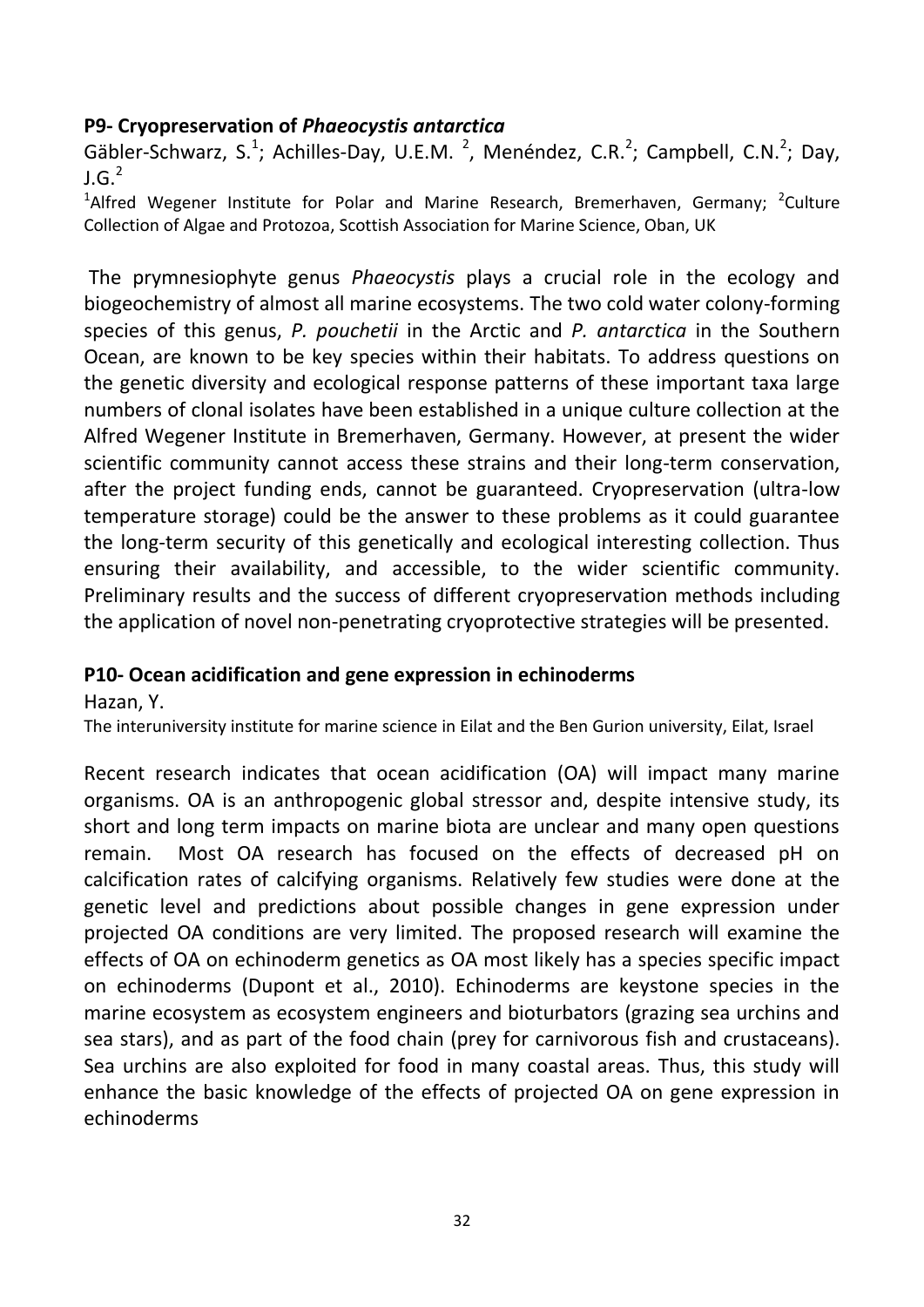# **P11- Evaluation of the potential of different cryptophytes for aquaculture applications**

Nascimento, P.; Freire, I.; Cortina-Burgueño, A.; Otero, A.; Universidad de Santiago de Compostela, Santiago de Compostela, Spain

The high nutritional value of several species of the class *Cryptophyceae* such as *Rhodomonas salina, Rhodomonas lens* and *Rhinomonas reticulate* has been previously demonstrated in the culture of copepods, Artemia and mollusk larvae (Leonardos and Lucas, 2000; Dahl et al., 2009; Seixas et al., 2009; Guevara et al, 2011). The limitation in the use of these species of cryptophytes is mainly due to the difficulties in maintaining stable mass cultures with adequate productivities.

The first objective of this work was to compare the productivity and the biochemical composition of continuous cultures of three cryptophytes: *Chroomonas placoidea, Rhodomonas salina* and *Rhodomonas lens*. In a second part our aim was to compare the growth of the rotifer *Brachionus plicatilis* when fed with monoalgal diets of two of these cryptophytes *R. lens* and *C. placoidea* with the growth obtained with the Eusmagtophyceae *Nannochloropsis gaditana*, a species commonly used in aquaculture for this purpose.

Microalgae were cultured using Algal media (Fábregaset al., 1986) at a concentration of 8 mg atom N/L. All species were cultured semi-continuously in quadruplicates with a daily renewal rate of 30% of the volume of the cultures at 21.5±1.5°C.

*B. plicatilis* was cultured in flasks containing 450ml of autoclaved seawater, with an an initial density of 50 rotifers mL<sup>-1</sup>. Three replicates were set for each diet. The food ration was calculated as an equivalent of 400 ng of dry weight per rotifer per day, which is equivalent to 4000 cells rotifer<sup>-1</sup> for *C. placoidea*, 3700 cells rotifer<sup>-1</sup> for *R. lens* and 66700 cells rotifer-1 for *N. gaditana*. The number of rotifer and eggs was counted daily during 5 days.

The highest productivity in steady-state was obtained by *R. lens*, followed by *C.*  placoidea and *R. salina* (0.34; 0.31 and 0.28 g L-1 day<sup>-1</sup> respectively).The highest protein content was obtained by *R. lens* with 56% of dry weight, followed by *R. salina* (48%) and *C. placoidea* (38%) The highest values of polyunsaturated fatty acids (PUFAs) were obtained with *R. lens* and *C. placoidea* (62 and 60%, respectively). *R. salina* presented the lowest PUFAs content (44%). The best growth of rotifers was obtained with *C. placoidea*, reaching 230 rotifers ml-1 at the end of the experiment, which is almost twice the rotifer density achieved with R. lens and N. gaditana, both with 145 rotifers ml<sup>-1</sup>. Both species of cryptophytes promoted a higher egg production than *N. gaditana*.

Results demonstrate the feasibility of mass production of cryptophytes and their potential, for feeding filter-feeders in aquaculture, pointing out *C. placoidea* as an specially interesting species.

This work was supported by the EU project ASSEMBLE and by the project CENIT-VIDA (Project "Integral Valorization of Algae", financed by the Spanish Ministry of Economy and Competitivity).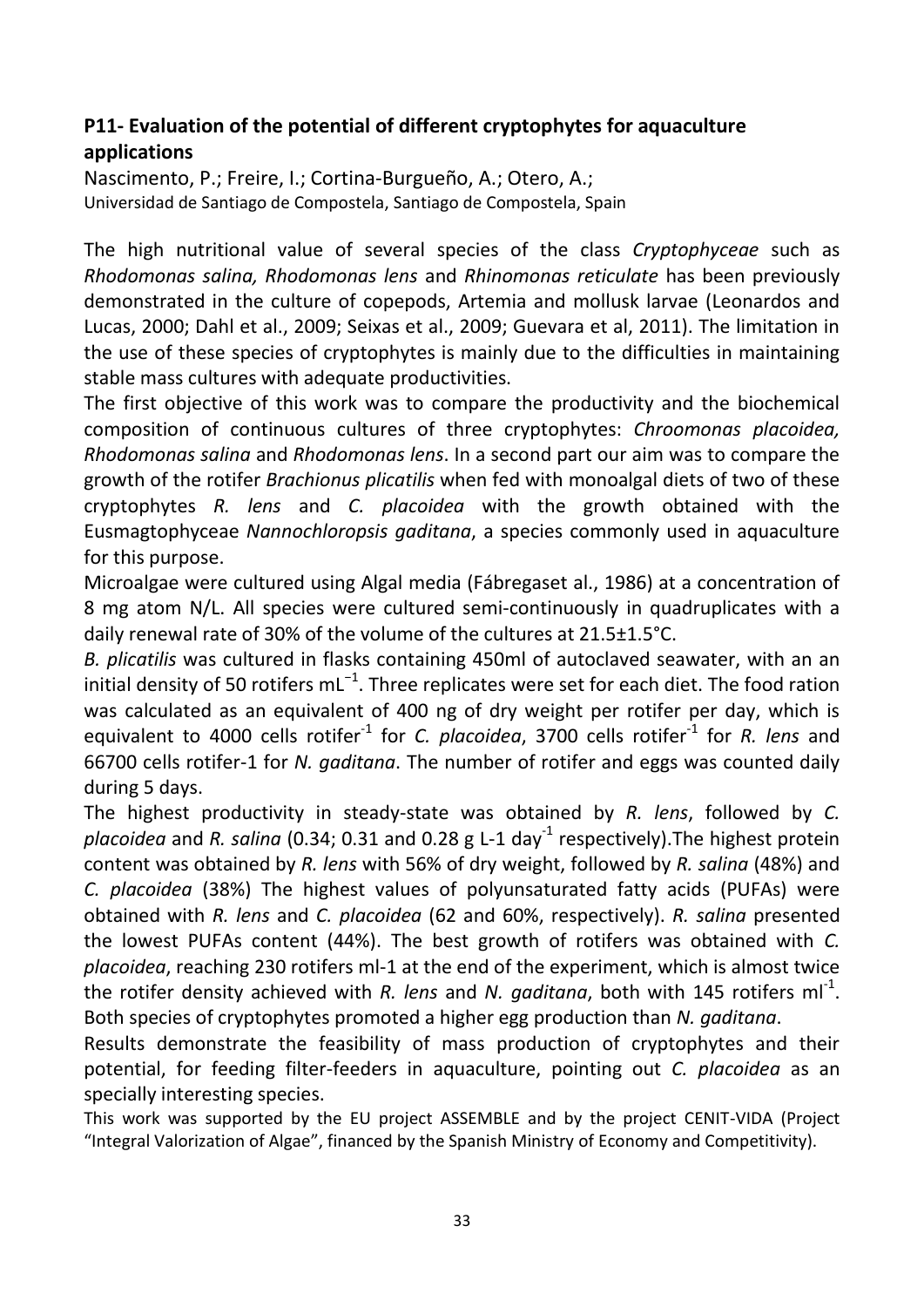#### **P12- Improving the provision of cell lines of marine animals**

Cancela, M.L.<sup>1</sup>; Laizé, V.<sup>1</sup>; Genevière, A.-M.<sup>2</sup>; Nilsson-Sköld, H.<sup>3</sup>; Zanetti, L.<sup>4</sup> <sup>1</sup>Centre of Marine Research (CCMAR), Faro, Portugal; <sup>2</sup> Observatoire Océanologique de Banyuls (OBB), Banyuls-sur-Mer, France; <sup>3</sup> Sven Lovén Centre for Marine Sciences (SLC), Kristineberg

As part of the joint research activity performed within the scope of ASSEMBLE, primary cell cultures and cell lines of various tissues of marine animals – e.g. rayfinned fishes, cephalochordates, urochordates and echinoderms – were developed. Protocols towards improved cell isolation, dissociation and propagation, efficient delivery of DNA into the cells for functional genomics and successful cryopreservation for long term storage were established and made available to the scientific community as part of ASSEMBLE virtual tool box. Following the development of cell lines/cultures from these marine animals, particular processes were investigated and marker genes specific for these processes were determined. An interactive form was created to catalogue cell cultures/lines available within the scope of ASSEMBLE WP14 and to provide a list of cell type-specific marker genes. Cell lines/primary cultures developed within the scope of WP14 have been used for ASSEMBLE transnational access (TA).

# **P13- Cephalopods and the law: Implications of Directive 2010/63 / EU for research** Andrews, P.L.R.  $^{1, 2}$ ; Fiorito, G.<sup>2</sup>

1 Division of Biomedical Sciences, St George's University of London, Cranmer Terrace, London, UK, 2. Stazione Zoologica, Villa Comunale, Naples, Italy and CephRes-ONLUS.

From 1st January 2013 when Directive 2010/63 / EU comes into force "all living cephalopods (adult and larval forms)" will receive the same legal protection in research as has been in place for vertebrates for over 100 years in several European countries. The main practical implications for cephalopod researchers will be: implementation of 3Rs (Reduction, Refinement, Replacement) principles and formal project ("ethical") review; animal supply (capture from the wild); housing and handling; humane anaesthesia & euthanasia; objective criteria for pain, suffering, distress and lasting harm. Training programmes to support Directive implementation will also need development. CephRes coordinating cephalopod researchers (http://www.cephres.org/ ) and a cephalopod working group of the Boyd Group (http://boydgroup.wordpress.com/) in the UK are working with FELASA to develop evidence based "Guidelines" covering all aspects of the "use" of cephalopods in the laboratory to provide researchers with examples of best practice to ensure optimal welfare and conduct of research studies. The initiative will involve input from researchers in several ASSEMBLE sites.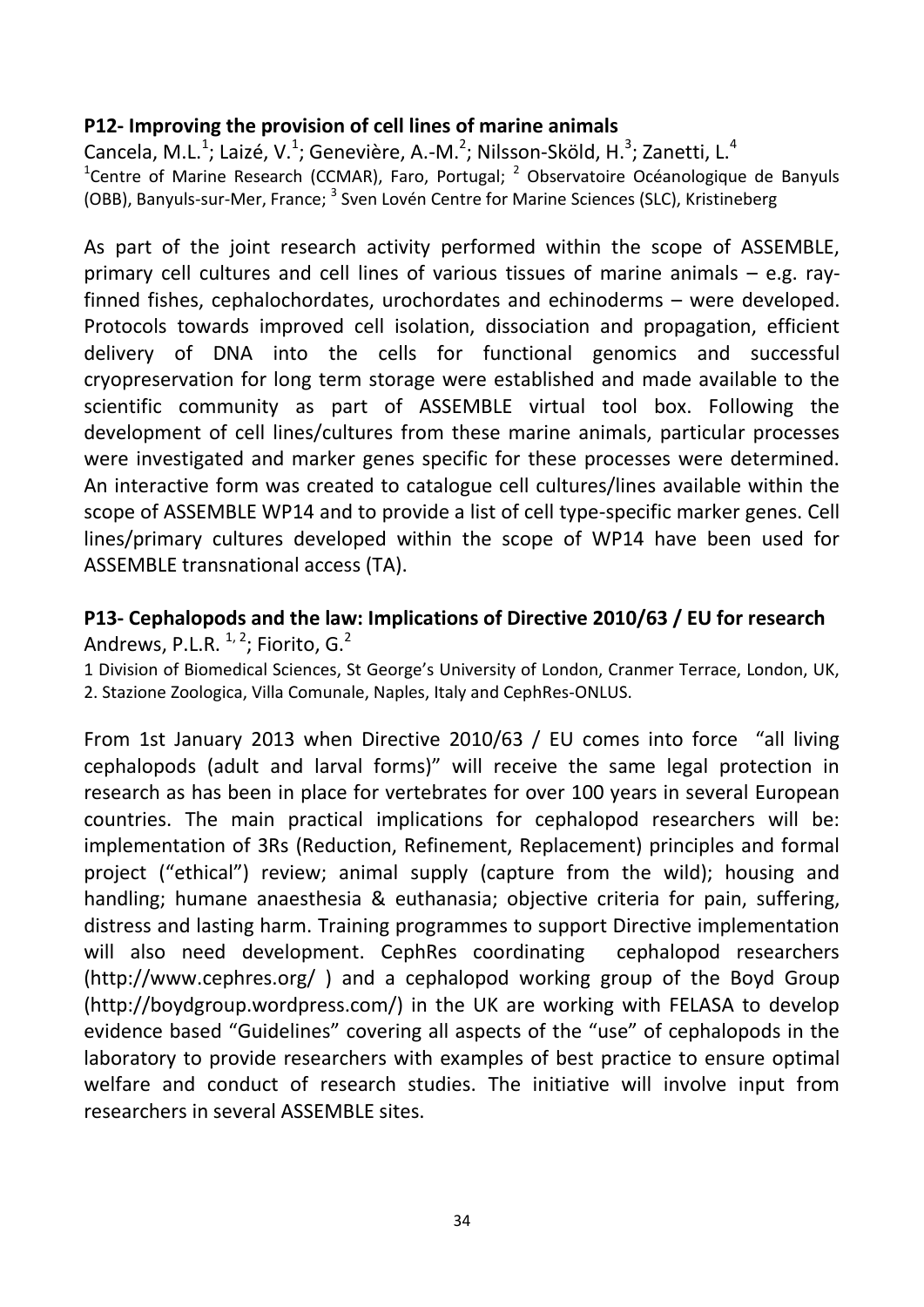# **P14- Cold, dark and salty: How to successfully maintain cold water coral Lophelia pertusa in the laboratory**

Beveridge, C. M.; Last, K.S.; de Francisco Mora, B.; Scottish Association for Marine Science, Oban, United Kingdom

Success in cold water coral husbandry at SAMS has been greatly facilitated through the ASSEMBLE programme. We now have a holding facility for Lophelia pertusa in excess of 500 coral nubbins and are able to provide animals year round to visiting scientists. Achievements include: 1) Improved collection success of Lophelia from the Mingulay Reef Complex using a modified video grab; 2) a dedicated new Lophelia holding facility with a semi-open recirculation system and salinity mixing system; 3) automated seawater parameter logging accessible by web with alarms at critical points in system to email or text; 4) coral feeding which has been optimised and consists of live algae Skeletonema marina and Artemia supplemented with frozen krill and red calanus and finally; 5) recreating simulated Lophelia field conditions of flow using coral Vortex Resuspension Tanks. Our improved facilities and understanding of the corals will enable us to now provide these animals well into the future.

# **P15- Measuring the environmental interactions of mussel farms and motile megafauna using fatty acid biomarkers**

Rößner, Y. $^{1,2}$ ; Hughes, A.D. $^{3}$ 

<sup>1</sup>CRM, Kiel, Germany; <sup>2</sup>Gesellschaft für Marine Aquakultur (GMA), Büsum, Germany; <sup>3</sup>The Scottish Association for Marine Science (SAMS) Oban, Argyll PA37 1QA, Scotland, United Kingdom

Aquaculture is considered as one of the most promising approaches to counter the global problem of stagnating fishery yields and constantly rising demand for seafood.

At the same time, the impact of aquaculture on associated ecosystems, in particular mussel aquaculture, is discussed controversially: As on the one hand side mussel culture can increase the benthic diversity below the culture ropes, the associated organic enrichment can - on the other hand side - have a negative impact due to organic overloading of the sediment.

This study aims at the detection of the direct nutritional influence of mussel culture (*Mytilus edulis*) on the starfish *Asterias rubens*. As originally benthic organisms, mussels on culture ropes are detached from their usual substrate. Nevertheless they still influence the benthic ecosystem in their vicinity through sedimentation and fall off (pseudofaeces as well as entire organisms) from culture ropes. Simultaneously *Asterias rubens*, one of the main predators of blue mussels occurs in high densities below mussel culture lines.

The impact of mussel culture on starfish exhibits not only effects in an ecological and trophic sense, but also affects species biochemistry. Therefore the tissue composition of